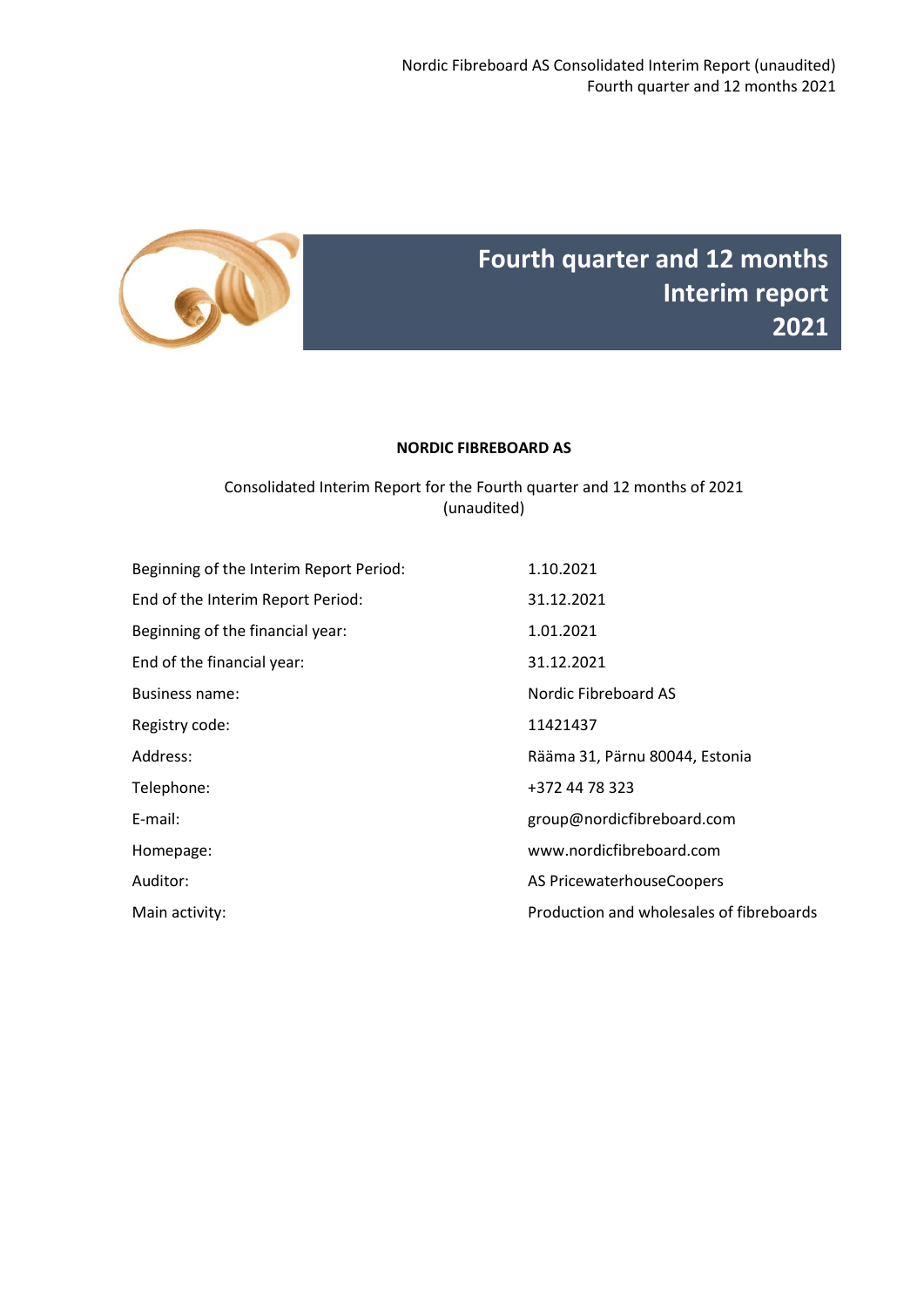# **CONTENTS**

| CONSOLIDATED STATEMENT OF PROFIT OR LOSS AND OTHER COMPREHENSIVE INCOME 11 |  |
|----------------------------------------------------------------------------|--|
|                                                                            |  |
|                                                                            |  |
|                                                                            |  |
|                                                                            |  |
|                                                                            |  |
|                                                                            |  |
|                                                                            |  |
|                                                                            |  |
|                                                                            |  |
|                                                                            |  |
|                                                                            |  |
|                                                                            |  |
|                                                                            |  |
|                                                                            |  |
|                                                                            |  |
|                                                                            |  |
|                                                                            |  |
|                                                                            |  |
|                                                                            |  |
|                                                                            |  |
|                                                                            |  |
|                                                                            |  |
|                                                                            |  |
|                                                                            |  |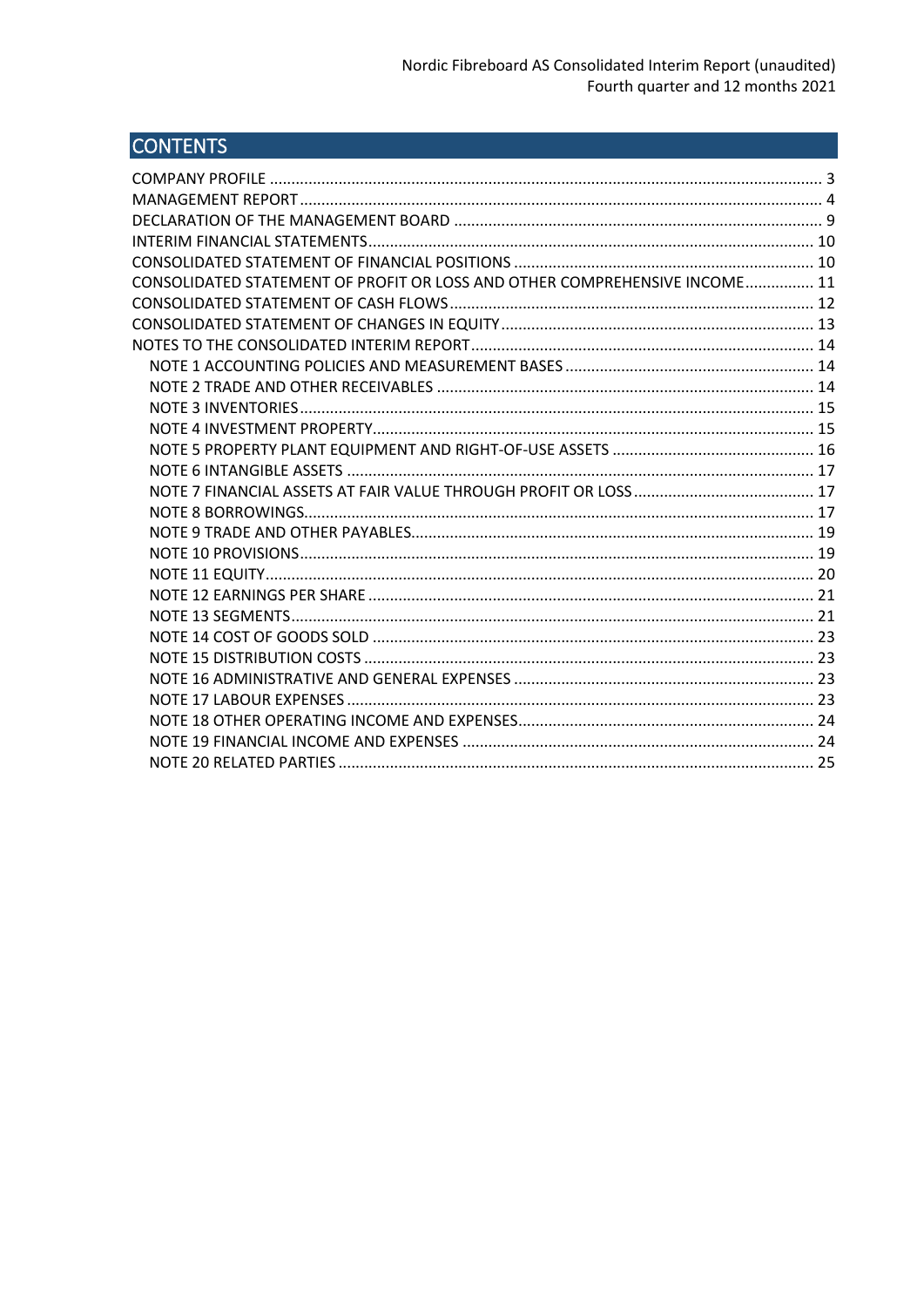# <span id="page-2-0"></span>COMPANY PROFILE

Nordic Fibreboard AS main activity is production and sale of building materials. Nordic Fibreboard AS is a holding company with subsidiaries Nordic Fibreboard Ltd OÜ, Pärnu Riverside Development OÜ (was established by the demerger of subsidiary in 2019) and Skano Furniture OÜ, herewith in turn Nordic Fibreboard Ltd OÜ owns a subsidiary Suomen Tuulileijona OY.

The Group, as of 31.12.2021, therefore consists of the following companies, all 100% owned:

| <b>Subsidiary</b>              | Location | <b>Activity</b>                 |
|--------------------------------|----------|---------------------------------|
| Nordic Fibreboard Ltd OÜ       | Estonia  | Production and sales            |
| Suomen Tuulileijona OY         | Finland  | Marketing                       |
| Pärnu Riverside Development OÜ | Estonia  | Rental and property development |
| Skano Furniture OÜ             | Estonia  | Retail                          |

Nordic Fibreboard Ltd OÜ produces and distributes softboard products for use in many different applications, the main categories being within construction (insulation, soundproofing, and interior finishing panels for walls and ceilings) and industry (packaging, door cores, expansion joint filler, pin and notice boards, acoustic reduction, cake boards, firelighters). Suomen Tuulileijona OY is the marketing company of Nordic's Fibreboard products in Finland.

Pärnu Riverside Development OÜ owns and manages real estate located at Suur-Jõe street in Pärnu, the Company provides rental service to local companies.

Skano Furniture OÜ is a retail company, whose activity was the sale of home furnishing furniture. The company finished its activities on 31.01.2020, when it closed the last two furniture showrooms. Skano Furniture OÜ subsidiary Skano LT UAB was liquidated on 17.03.2021.

The principal markets of the company are the Nordic, Russia and Baltic region. Nordic Fibreboard`s customers and partners are well recognized parties within their field of expertise, and value long-term relations with Nordic Fibreboard.

The shares of Nordic Fibreboard AS are listed on the Nasdaq Tallinn Stock Exchange secondary list.

As at 31.12.2021 the Group employed 91 people (31.12.2020: 97 people).

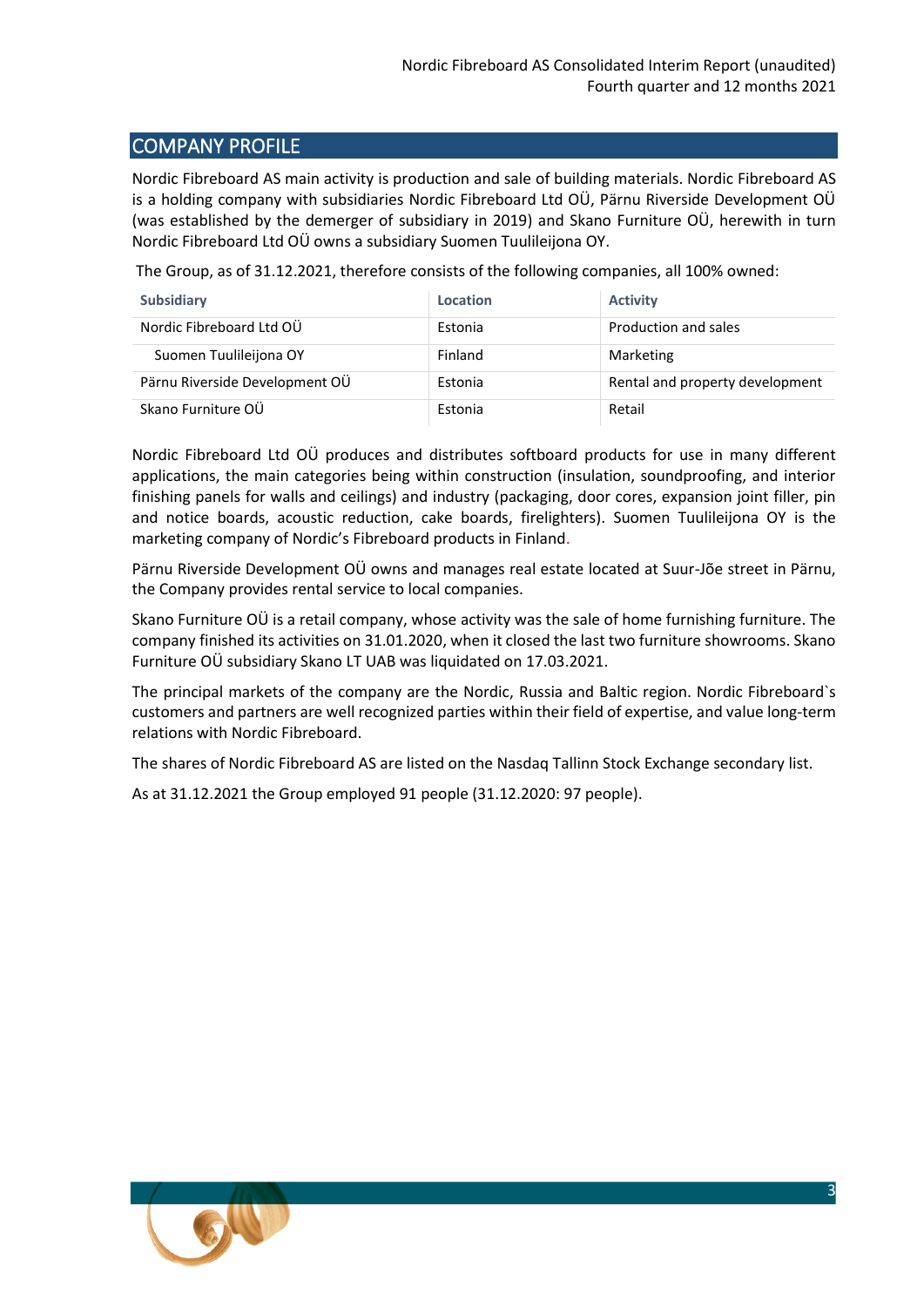# <span id="page-3-0"></span>MANAGEMENT REPORT

#### NORDIC FIBREBOARD AS UNAUDITED RESULTS FOR FOURTH QUARTER AND 12 MONTHS OF 2021

Consolidated net sales for Q4 2021 were € 2.34 million, which was 13% higher than in the same period of previous year (Q4 2020: € 2.07 million), of which the sales revenue of fibreboard was € 2.30 million and the sales revenue of real estate management was  $\epsilon$  0.04 million.

Consolidated sales for the full year 2021 was  $\epsilon$  10.10 million, a slight decline from 2020 full year sales of € 10.27 million. Main reason for such decline was due to the closure of the second fibreboard factory in March 2020 triggered by the COVID-19 pandemic, which led to a decline of fibreboard sales in year 2021 from year 2020 of € 0.16 million.

Fibreboard sales in Q4 2021 of € 2.31 million was ahead of Q4 2020 sales with € 0.29 million, which was due to fewer production maintenance days during Q4 2021 compared to Q4 2020. In the real estate management subsidiary Pärnu Riverside Development, sales in Q4 2021 of € 0.04 million was a decrease of € 0.03 million from Q4 2020, this being caused by the loss of the largest rental tenant in Q4 2021.

The consolidated EBITDA of Nordic Fibreboard AS was € 215 thousand for Q4 2021 (Q4 2020: EBITDA was € 137 thousand). The improvement in EBITDA was due to slightly improved gross margin as well as less overhead costs in the fibreboard division during Q4 2021 compared to Q4 2020. Overhead costs were lower due to the one-off expense incurred in Q4 2020 for the removal of the old unused office building located at the fibreboard site in Pärnu.

Consolidated net loss for Q4 2021 was € 27 thousand (Q4 2020: net profit € 1,231 thousand). The main reasons for the change in net profit is the refinancing of loans and overdrafts at the end of 2020, which generated a one-off financial income of € 1,237 thousand in Q4 2020. In addition, the net loss for the Q4 2021 includes the loss from the revaluation of the Group's shareholding in the Nasdaq listed real estate company Trigon Property Development AS ("TPD") in the amount of  $\epsilon$  89 thousand (TPD shareholding showed a profit of € 32 thousand during Q4 2020).

Net profit for full year 2021 was € 1.20 million (full year 2020: € 1.07 million, after adjusting for the one-off financial income of  $\epsilon$  1.24 million from the refinancing at the end of year 2020).

#### DIVISIONAL REVIEW

#### REVENUE BY BUSINESS SEGMENTS

| $\epsilon$ thousand              | Q4 2021 | Q4 2020 | 12M 2021 | 12M 2020 |
|----------------------------------|---------|---------|----------|----------|
| Fibreboards production and sales | 2,304   | 2,007   | 9,842    | 10,001   |
| Real Estate Management           | 36      | 64      | 254      | 212      |
| Furniture retail                 | 0       |         |          | 56       |
| Group transactions               | (0)     |         | (0)      | (0)      |
| <b>TOTAL</b>                     | 2,339   | 2,072   | 10,096   | 10,269   |

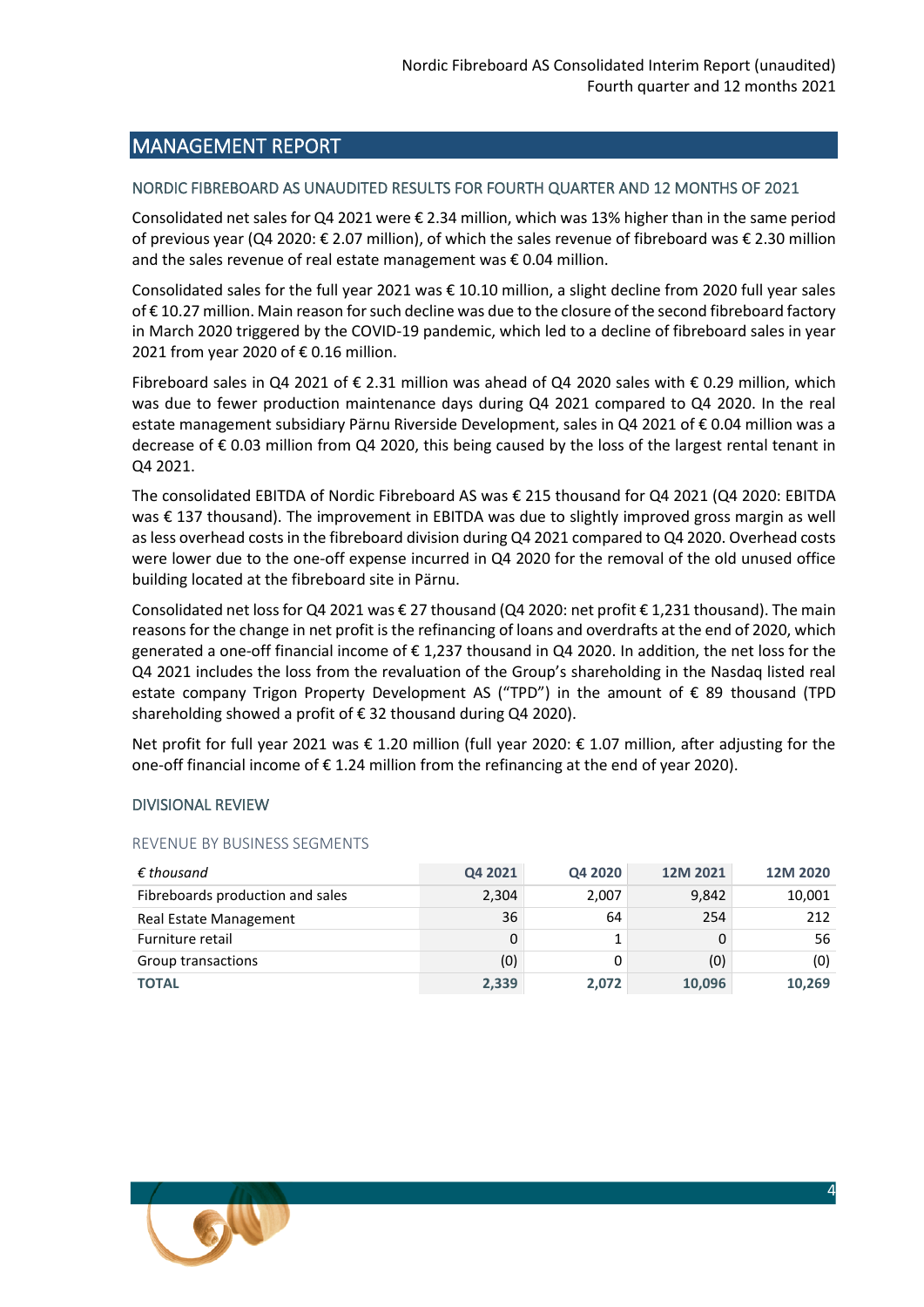| $\epsilon$ thousand                | Q4 2021 | Q4 2020  | 12M 2021 | 12M 2020 |
|------------------------------------|---------|----------|----------|----------|
| EBITDA by business units:          |         |          |          |          |
| Fibreboards production and sales   | 218     | 139      | 1,555    | 597      |
| Real Estate Management             | 5       | 3        | 15       | 0        |
| Furniture retail                   | 0       | (1)      | 474      | (40)     |
| Group transactions                 | (8)     | (4)      | (487)    | (18)     |
| <b>TOTAL EBITDA</b>                | 215     | 137      | 1,557    | 540      |
| Depreciation                       | (118)   | (136)    | (498)    | (558)    |
| <b>TOTAL OPERATING PROFIT/LOSS</b> | 97      | 0        | 1,059    | (19)     |
| Net financial costs                | (124)   | $1,231*$ | 143      | 1,092*   |
| <b>NET PROFIT/LOSS</b>             | (27)    | 1,231    | 1,202    | 1,074    |

#### PROFIT BY BUSINESS SEGMENTS

*\* Net financial costs in Q4 2020 (also 12M 2020) include extraordinary income € 1,237 thousand from loan refinancing.*

#### NORDIC FIBREBOARD LTD: FIBREBOARD

Fibreboard sales in Q4 2021 was € 2.30 million reflects full capacity utilisation of our Pärnu factory. Apart from having usual monthly one-day maintenance periods, we also had the usual year-end longer maintenance period of 14 days, allowing us to make more extensive production machinery maintenance and updates. Demand remained strong during Q4 2021 period, and main priority was given to our usual key customers in the local markets of Finland, Denmark, Estonia, Russia, Sweden, and Latvia. Customers in these key markets accounted for about 90% of our total sales in Q4 2021.

The EBITDA of the fibreboard division in Q4 2021 was € 218 thousand (Q4 2020: € 139 thousand), the EBITDA of fibreboard for the full year in 2021 was € 1,555 thousand (full year in 2020: € 597 thousand). The main reasons for such annual EBITDA improvement were due to an increase in gross margin and lower overhead costs. Gross margin improvement was due to higher capacity utilisation caused by focusing on fewer product thicknesses, which allowed for longer production runs for each produced thickness, which let to improved production profitability. Overhead costs was reduced in 2021 compared to 2020 mainly due to the March 2020 closure of the loss-making Püssi factory, as well as the one-off expense incurred when demolishing the old unused office building located on the Pärnu fibreboard site.

#### FIBREBOARD SALES BY GEOGRAPHICAL SEGMENTS

|                | $\epsilon$ thousand |         | $\epsilon$ thousand |          |
|----------------|---------------------|---------|---------------------|----------|
|                | Q4 2021             | Q4 2020 | 12M 2021            | 12M 2020 |
| European Union | 1,992               | 1,633   | 8,225               | 8,327    |
| Russia         | 273                 | 307     | 1,356               | 1,240    |
| Asia           | 23                  | 49      | 147                 | 189      |
| Africa         | 0                   | 0       | 46                  | 95       |
| Middle East    | 0                   | 10      | 13                  | 65       |
| Other          | 16                  | 9       | 55                  | 85       |
| <b>TOTAL</b>   | 2,304               | 2,007   | 9,842               | 10,001   |

#### PÄRNU RIVERSIDE DEVELOPMENT: REAL ESTATE MANAGEMENT

Pärnu Riverside Development owns the property located at Suur-Jõe 48 in Pärnu. The property has some rental tenants and rental income from real estate management, including the resale of utilities. Sales in Q4 2021 was € 36 thousand (2020 Q4: € 64 thousand). The reason for the decrease in sales revenue was caused by the loss of the largest tenant.

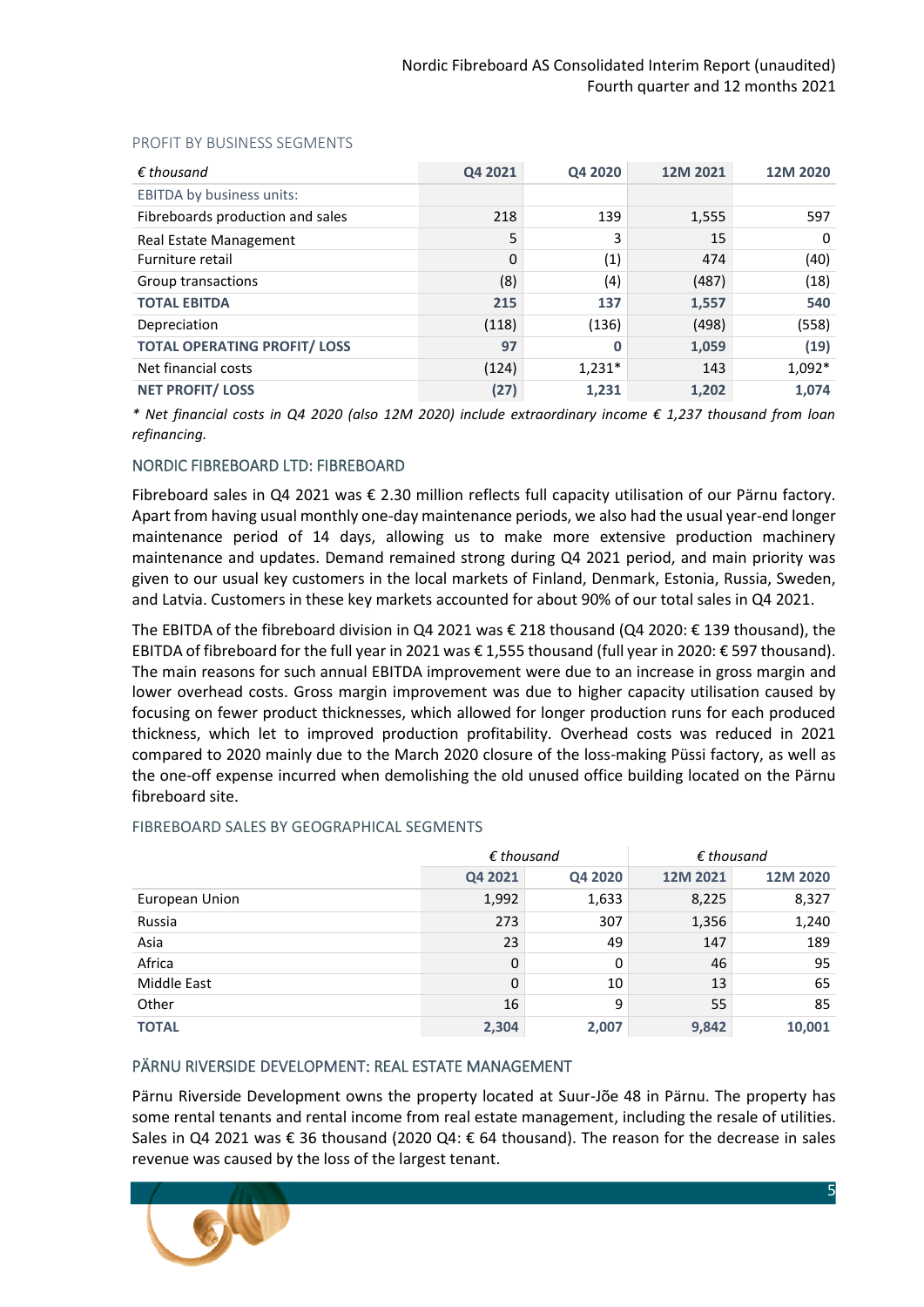The real estate management EBITDA for Q4 2021 were positive  $\epsilon$  5 thousand (Q4 2020: positive  $\epsilon$  3 thousand). The real estate management net profit for Q4 2021 was € 5 thousand (Q4 2020: net profit € 3 thousand).

# SKANO FURNITURE: RETAIL SALES

Skano Furniture finished its activities on 31.01.2020, when it closed the last two furniture showrooms, thus the retail sale of furniture did not have any sales revenue in Q4 2021 (Q4 2020, the revenue was € 1 thousand). We are in the process of liquidating Skano Furniture OÜ.

# CONSOLIDATED STATEMENT OF FINANCIAL POSITION AND CASH-FLOW

As of 31.12.2021 the total assets of Nordic Fibreboard AS were € 8.1 million (31.12.2020: € 7.7 million). The liabilities of the company as of 31.12.2021 were  $\epsilon$  4.2 million (31.12.2020:  $\epsilon$  5.0 million), of which the Group has payables of € 0.4 million as at 31.012.2021 (31.12.2020: € 1.1 million) and borrowings of € 3.2 million as at 31.12.2021 (31.12.2020: also € 3.2 million).

Receivables and prepayments amounted to  $\epsilon$  0.9 million as at 31.12.2021 (31.12.2020:  $\epsilon$  0.8 million). Inventories were € 0.4 million as of 31.12.2021 (31.12.2020: € 0.5 million). Fixed assets were € 6.7 million as of 31.12.2021 (€ 6.3 million as of 31.12.2020).

During 2021 twelve months, the Group's cash flows from operating activities totalled €730 thousand (2020 twelve months: € 150 thousand). Investment activities resulted in cash outflows in amount of € 587 thousand during 2021 twelve months, which was mainly due to improvements in production machinery (2020 twelve months: outflow € 56 thousand). Financing activities also resulted in cash outflows of € 112 thousand during twelve months 2021 (2020 twelve months: cash outflow € 75 thousand). Net cash effect during 2021 twelve months cash inflow of € 31 thousand, which compares to 2020 twelve months cash inflows of € 19 thousand.

# **OUTLOOK**

# NORDIC FIBREBOARD LTD

Demand for fibreboards continue to be strong, reflecting the growth in the building material market, as well as the growing awareness of the green credentials of soft density fibreboards, as produced by Nordic Fibreboard Ltd.

Management is working on preparing the Pärnu based factory's boiler house to meet the new emission requirements coming into force in 01.01.2025.

Preparations is also being undertaken in upgrading the company's second factory, located in Püssi, so that the factory's technical capabilities is adequate for possible restarting of the factory. The factory's main energy source is gas, and the current high gas prices is therefore making it untenable to consider restarting this factory in the near future.

#### REAL ESTATE MANAGEMENT

We will continue to manage and develop the property on Suur-Jõe Street 48, Pärnu.

# PEOPLE

On the 31st of December 2021, the Group employed 91 people (compared to 97 people as of 31.12.2020). The average number of personnel in Q4 2021 was 96 (Q4 2020: 96).

For twelve months of 2021, wages and salaries with taxes amounted to  $\epsilon$  2.0 million (twelve months 2019: also € 2.0 million). Payments made to management board members of all group companies including all subsidiaries with relevant taxes were € 245 thousand in twelve months 2021 and € 217 thousand in twelve months 2020.

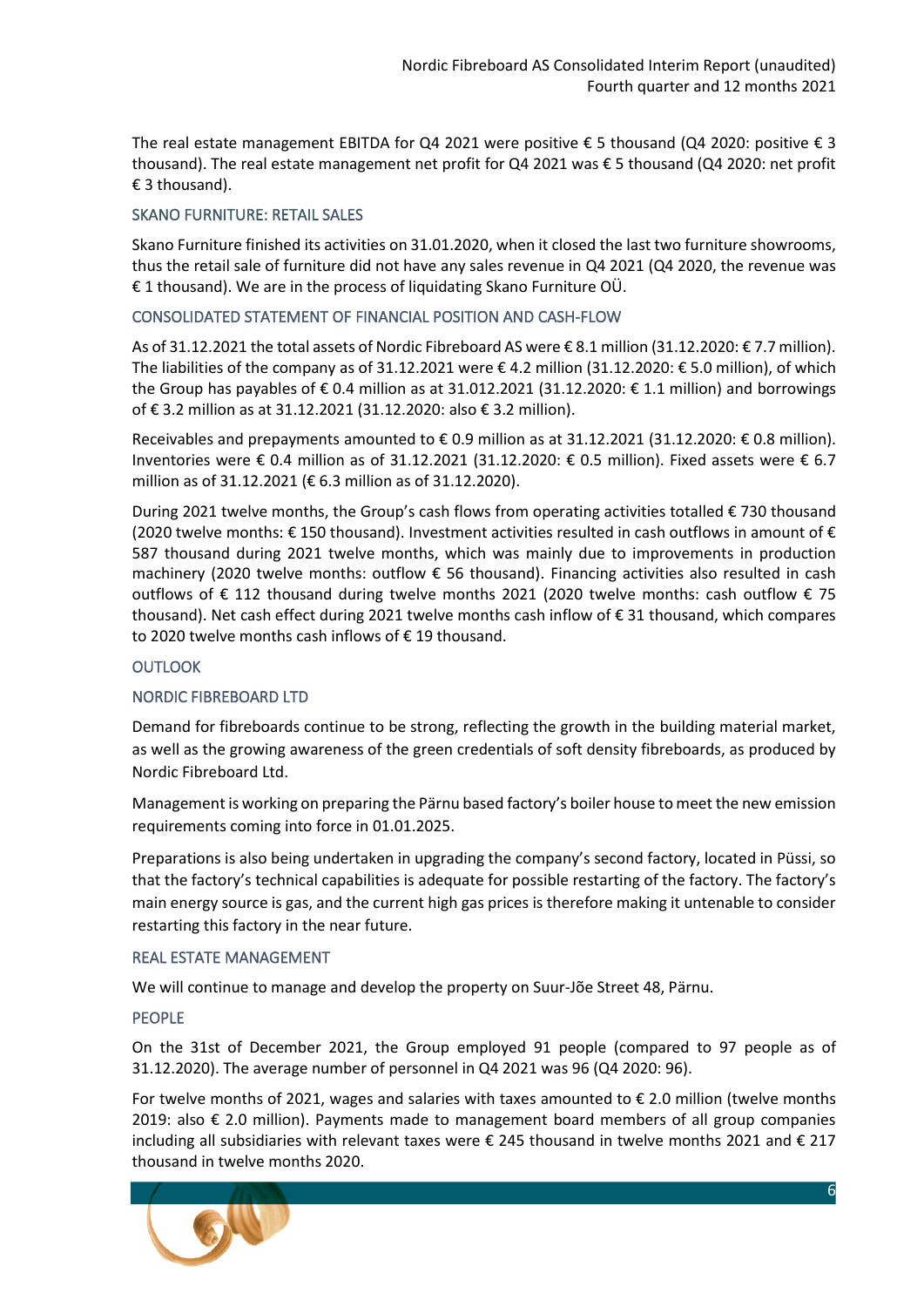#### FINANCIAL HIGHLIGHTS

| $\epsilon$ thousand  |         |         |          |          |
|----------------------|---------|---------|----------|----------|
| Income statement     | Q4 2021 | Q4 2020 | 12M 2021 | 12M 2020 |
| Revenue              | 2,339   | 2,072   | 10,096   | 10,269   |
| <b>EBITDA</b>        | 215     | 137     | 1,557    | 540      |
| <b>EBITDA</b> margin | 9%      | 7%      | 15%      | 5%       |
| Operating profit     | 97      | 0       | 1,059    | (19)     |
| Operating margin     | 4%      | 0%      | 10%      | (0%)     |
| Net profit           | (27)    | 1,231   | 1,202    | 1,074    |
| Net margin           | (1%)    | 59%     | 12%      | 10%      |

| <b>Statement of financial position</b> | 31.12.2021 | 31.12.2020 |
|----------------------------------------|------------|------------|
| Total assets                           | 8,063      | 7.650      |
| Return on assets                       | 15%        | 14%        |
| Equity                                 | 3,850      | 2,648      |
| Return on equity                       | 31%        | 41%        |
| Debt-to-equity ratio                   | 52%        | 65%        |

| <b>Share</b>                               | 31.12.2021 | 31.12.2020 |
|--------------------------------------------|------------|------------|
| Last Price*                                | 1.95       | 0.45       |
| Earnings per share                         | 0.27       | 0.24       |
| Price-earnings ratio                       | 7.30       | 1.89       |
| Book value of a share                      | 0.86       | 0.59       |
| Market to book ratio                       | 2.28       | 0.76       |
| Market capitalization, $\epsilon$ thousand | 8,773      | 2,025      |
| Number of shares, piece                    | 4,499,061  | 4,499,061  |

EBITDA = Earnings before interest, taxes, depreciation and amortization EBITDA margin = EBITDA / Revenue Operating margin = Operating profit / Revenue Net margin = Net profit / Revenue Return on assets = Net profit / Total assets Return on equity = Net profit / Equity Debt-to-equity ratio = Liabilities / Total assets Earnings per share = Trailing twelve months (TTM) net profit / Total shares Price-earnings ratio = Last price / Earnings per share Book value of a share = Equity / Total shares Market to book ratio = Last price / Book value of a share Market capitalization = Last price \* Total shares [\\*http://www.nasdaqbaltic.com/](http://www.nasdaqbaltic.com/)

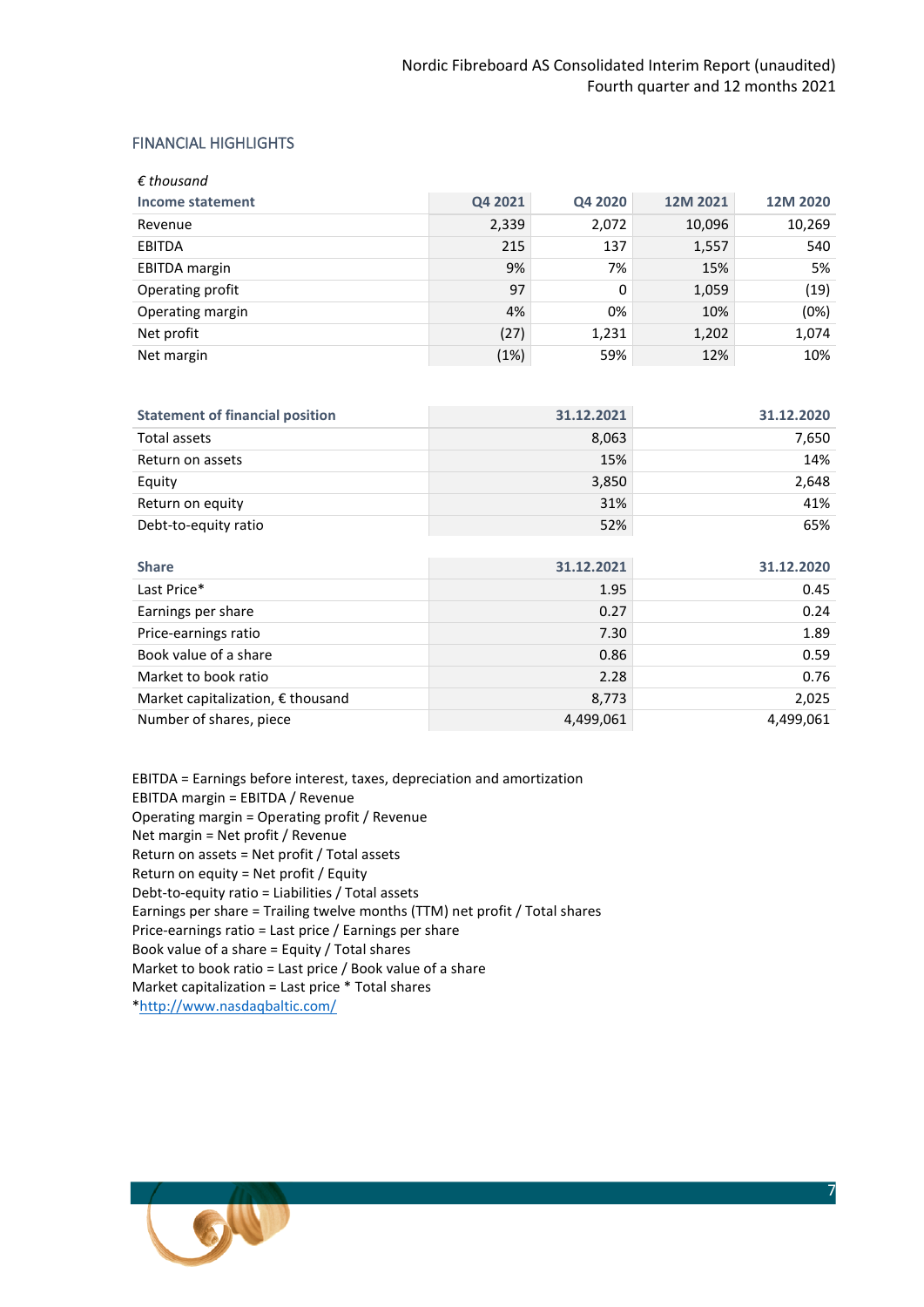### FINANCIAL RISKS

#### INTEREST RATE RISK

Nordic Fibreboard AS's interest rate risk relates to changes in EURIBOR (Euro Interbank Offered Rate) since our loans are linked to EURIBOR. At 31.12.2021 six months' EURIBOR rate was (0.546) % and at 31.12.2020 six months' EURIBOR rate was (0.526) %. As EURIBOR is negative and the negative interest in the loan agreement is equal to zero, the continued negative rate of EURIBOR does not have interest expense reducing effect. As the borrowing have a maturity of up to 6 years, management is of the opinion that the floating interest rate will not bear significant impact to Group's cash flows.

The dates for fixing interest rates on the basis of changes in EURIBOR are the 30th day of every six months for its bank loans.

The interest rate risk also depends on the overall economic situation in Estonia and in the euro zone. Nordic Fibreboard AS has a cash flow risk arising from the interest rate risk because its loans have a floating interest rate. Management believes that the cash flow risk is not significant, therefore no hedging instruments are used.

#### CURRENCY RISK

The foreign exchange risk is the risk that the company may have significant loss because of fluctuating foreign exchange rates. Nordic Fibreboard has no operations outside of the euro zone and most of our export-import contracts to customers outside of the euro zone are nominated in EUR. The production has been sold and raw materials for production has mainly been purchased in euros.

#### RISK OF THE ECONOMIC ENVIRONMENT

The risk of the economic environment for the fibreboard division depends on general developments in the construction and industrial segments. Over the past year, the risk of a possible deterioration in the economic environment has been exacerbated by the COVID-19 pandemic. Europe is still in the throes of a coronavirus pandemic, the impact of the pandemic on the economy is multi-layered and its duration is quite difficult to assess.

#### FAIR VALUE

The management estimates that the fair values of cash, accounts payable, short-term loans and borrowings do not materially differ from their carrying amounts. The fair values of long-term loans do not materially differ from their carrying amounts because their interest rates correspond to the interest rate risks prevailing on the market.

#### LIQUIDITY RISK

The liquidity risk is a potential loss arising from the existence of limited or insufficient financial resources that are necessary for performing the obligations related to the activities of the Group. The Management Board continuously monitors cash flow movements, using the existence and sufficiency of the Group's financial resources for performing the assumed obligations and financing the strategic objectives of the Group.

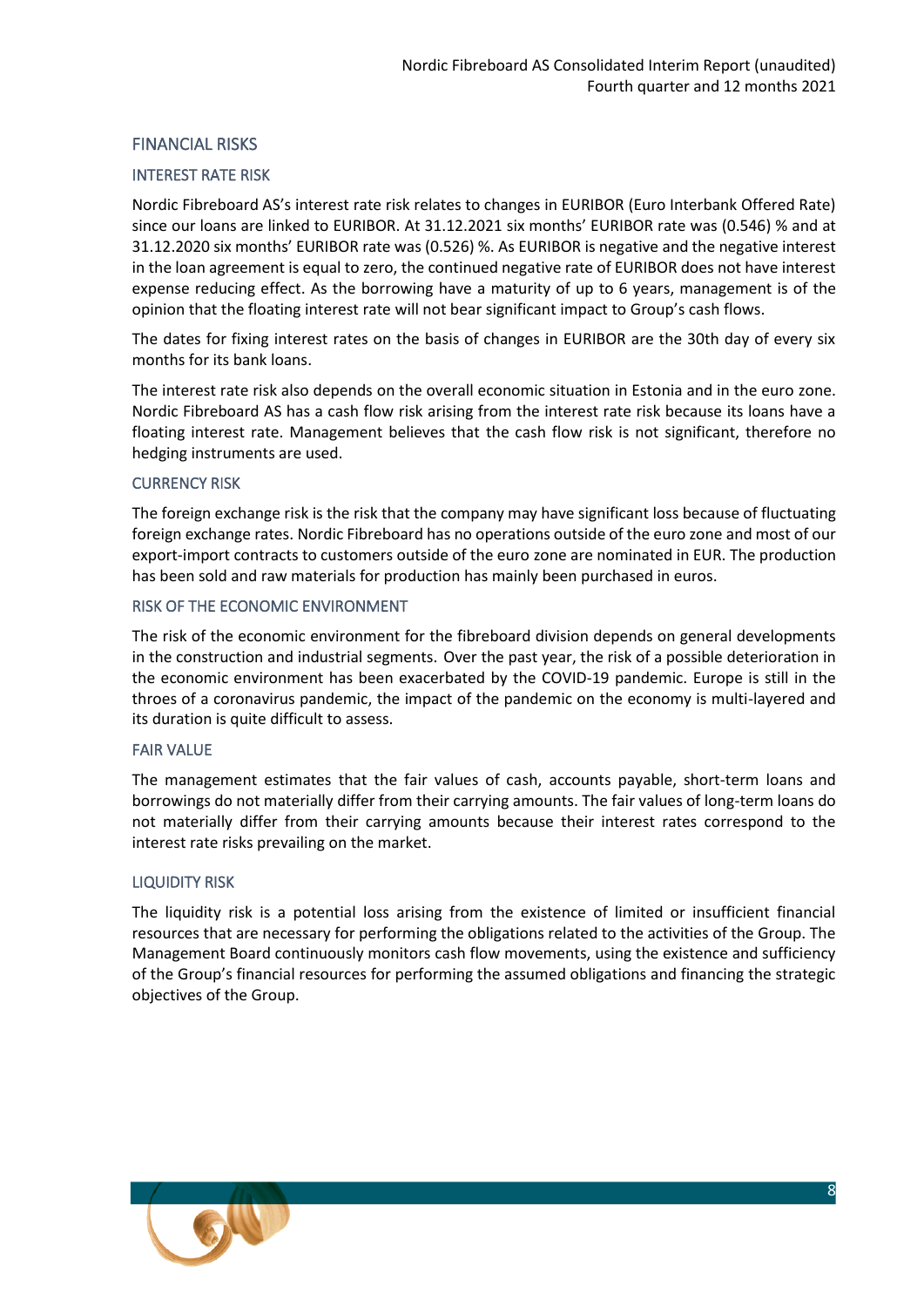# <span id="page-8-0"></span>DECLARATION OF THE MANAGEMENT BOARD

The management board has prepared the management report and the consolidated financial interim statements of Nordic Fibreboard AS for the fourth quarter 2021.

The management board confirms that the management report on pages 4-8 provides a true and fair view of the business operations, financial results and financial condition of the parent company and the entities included in consolidation.

The management board confirms that according to their best knowledge the consolidated financial interim report on pages 10-25 presents a fair view of the assets, liabilities, financial position and profit or loss of the issuer and the entities involved in the consolidation as a whole according to the International Financial Reporting Standards as they are adopted by the European Union and contains a description of the main risks.

Torfinn Losvik

Chairman of the Management Board ............................................

Pärnu, February 18, 2022

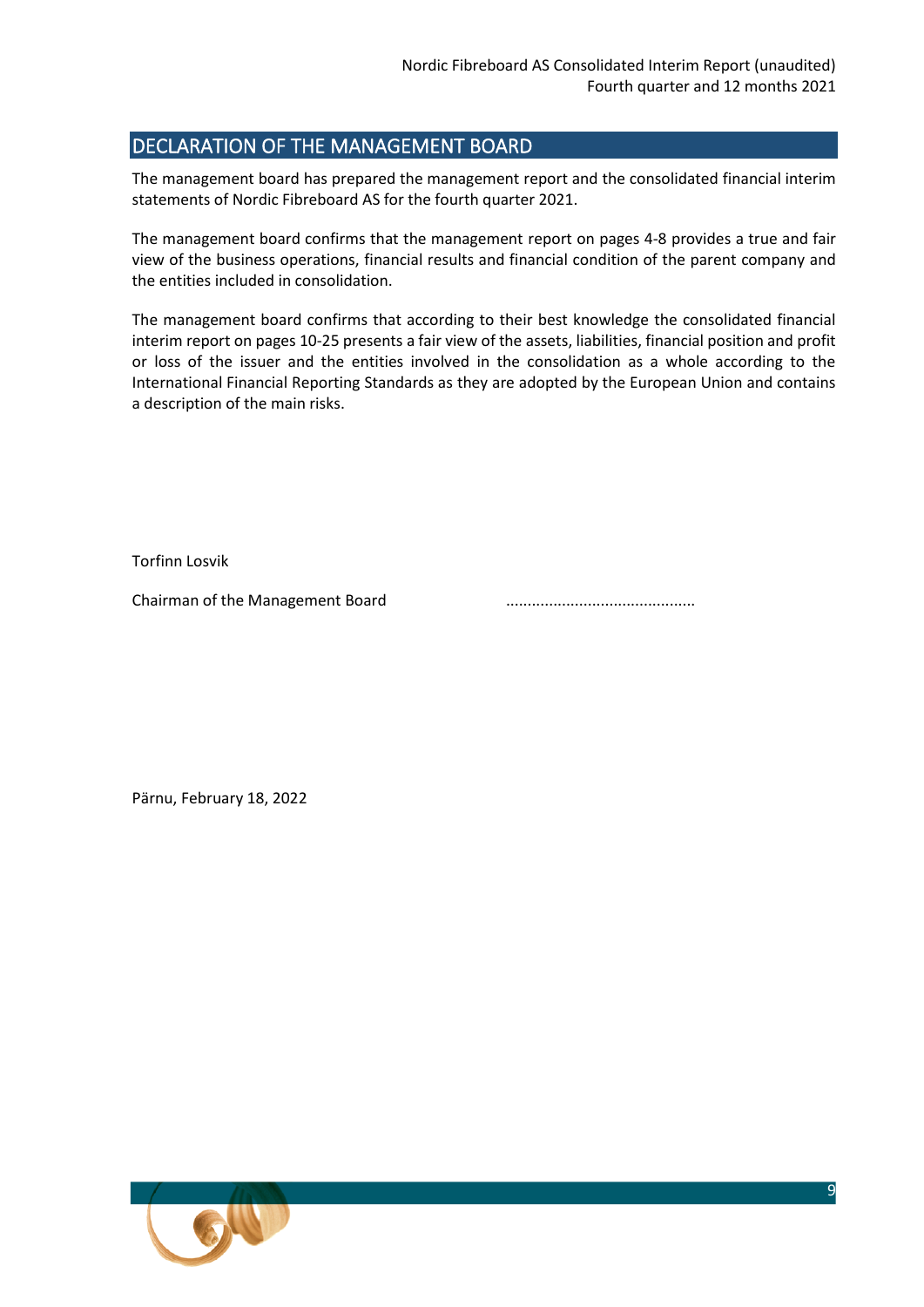# <span id="page-9-0"></span>INTERIM FINANCIAL STATEMENTS

# <span id="page-9-1"></span>CONSOLIDATED STATEMENT OF FINANCIAL POSITIONS

| $\epsilon$ thousand                                            | 31.12.2021  | 31.12.2020  | 31.12.2019 |
|----------------------------------------------------------------|-------------|-------------|------------|
| Cash and cash equivalents                                      | 57          | 26          | 7          |
| Receivables and prepayments (Note 2)                           | 902         | 794         | 1,394      |
| Inventories (Note 3)                                           | 390         | 544         | 894        |
| <b>Total current assets</b>                                    | 1,349       | 1,364       | 2,296      |
|                                                                |             |             |            |
| Investment property (Note 4)                                   | 1,152       | 1,134       | 1,121      |
| Financial assets at fair value through profit or loss (Note 7) | 644         | 451         | 397        |
| Property, plant, equipment and right-of-use assets (Note 5)    | 4,915       | 4,695       | 5,212      |
| Intangible assets (Note 6)                                     | 3           | 6           | 19         |
| <b>Total non-current assets</b>                                | 6,714       | 6,286       | 6,749      |
|                                                                |             |             |            |
| <b>TOTAL ASSETS</b>                                            | 8,063       | 7,650       | 9,045      |
|                                                                |             |             |            |
| Borrowings (Notes 8)                                           | 146         | 756         | 4,547      |
| Payables and prepayments (Notes 9)                             | 829         | 1,574       | 2,665      |
| Short-term provisions (Note 10)                                | 19          | 18          | 20         |
| <b>Total current liabilities</b>                               | 994         | 2,348       | 7,232      |
|                                                                |             |             |            |
| Long-term borrowings (Notes 8)                                 | 3,074       | 2,493       | 92         |
| Long-term provisions (Note 10)                                 | 145         | 161         | 179        |
| <b>Total non-current liabilities</b>                           | 3,219       | 2,654       | 271        |
| <b>Total liabilities</b>                                       | 4,213       | 5,002       | 7,503      |
|                                                                |             |             |            |
| Share capital (at nominal value) (Note 11)                     | 450         | 450         | 2,699      |
| Share premium                                                  | $\pmb{0}$   | 0           | 364        |
| Statutory reserve capital                                      | $\mathbf 0$ | $\mathbf 0$ | 288        |
| Other reserves                                                 | $\Omega$    | $\mathbf 0$ | 84         |
| Retained earnings (loss)                                       | 3,400       | 2,198       | (1,894)    |
| <b>Total equity</b>                                            | 3,850       | 2,648       | 1,542      |
|                                                                |             |             |            |
| <b>TOTAL LIABILITIES AND EQUITY</b>                            | 8,063       | 7,650       | 9,045      |

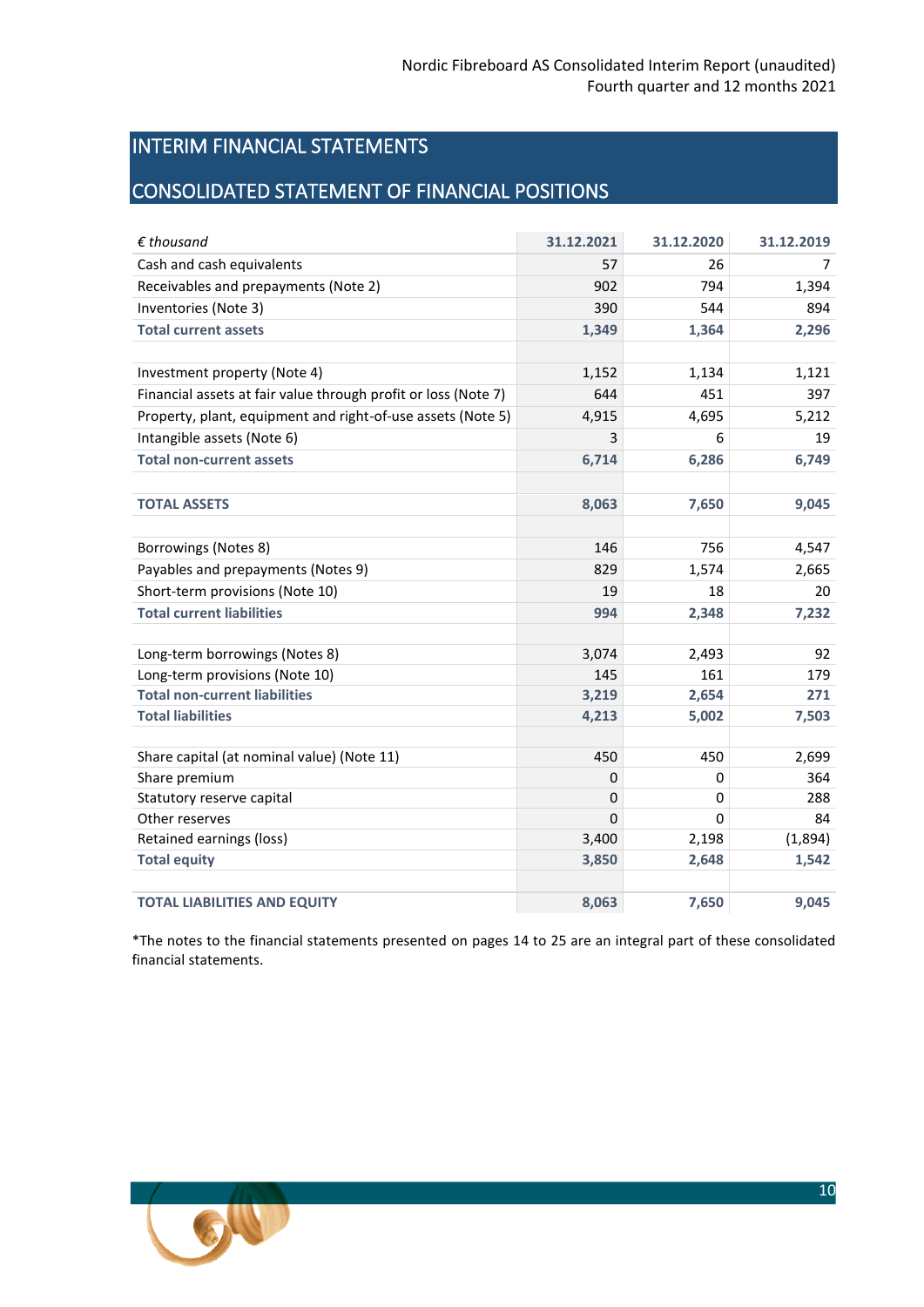# <span id="page-10-0"></span>CONSOLIDATED STATEMENT OF PROFIT OR LOSS AND OTHER COMPREHENSIVE INCOME

| $\epsilon$ thousand                  | Q4 2021        | Q4 2020      | 12M 2021 | 12M 2020 |
|--------------------------------------|----------------|--------------|----------|----------|
| <b>Revenue (Note 13)</b>             | 2,339          | 2,072        | 10,096   | 10,269   |
| Cost of goods sold (Note 14)         | 1,843          | 1,591        | 7,294    | 8,099    |
| <b>Gross profit</b>                  | 496            | 481          | 2,802    | 2,170    |
|                                      |                |              |          |          |
| Distribution costs (Note 15)         | 277            | 268          | 1,168    | 1,283    |
| Administrative expenses (Note 16)    | 120            | 176          | 565      | 605      |
| Other operating income (Note 18)     | 0              | 18           | 5        | 42       |
| Other operating expenses (Note 18)   | $\mathfrak{p}$ | 55           | 15       | 342      |
| <b>Operating profit (loss)</b>       | 97             | $\mathbf{0}$ | 1,059    | (19)     |
|                                      |                |              |          |          |
| Finance income (Note 19)             | 0              | 1,269        | 265      | 1,291    |
| Finance costs (Note 19)              | 124            | 38           | 122      | 199      |
| Profit (Loss) before income tax      | (27)           | 1,231        | 1,202    | 1,074    |
|                                      |                |              |          |          |
| NET PROFIT (LOSS) FOR THE PERIOD     | (27)           | 1,231        | 1,202    | 1,074    |
|                                      |                |              |          |          |
| Basic earnings per share (Note 12)   | (0.01)         | 0.27         | 0.27     | 0.24     |
| Diluted earnings per share (Note 12) | (0.01)         | 0.27         | 0.27     | 0.24     |

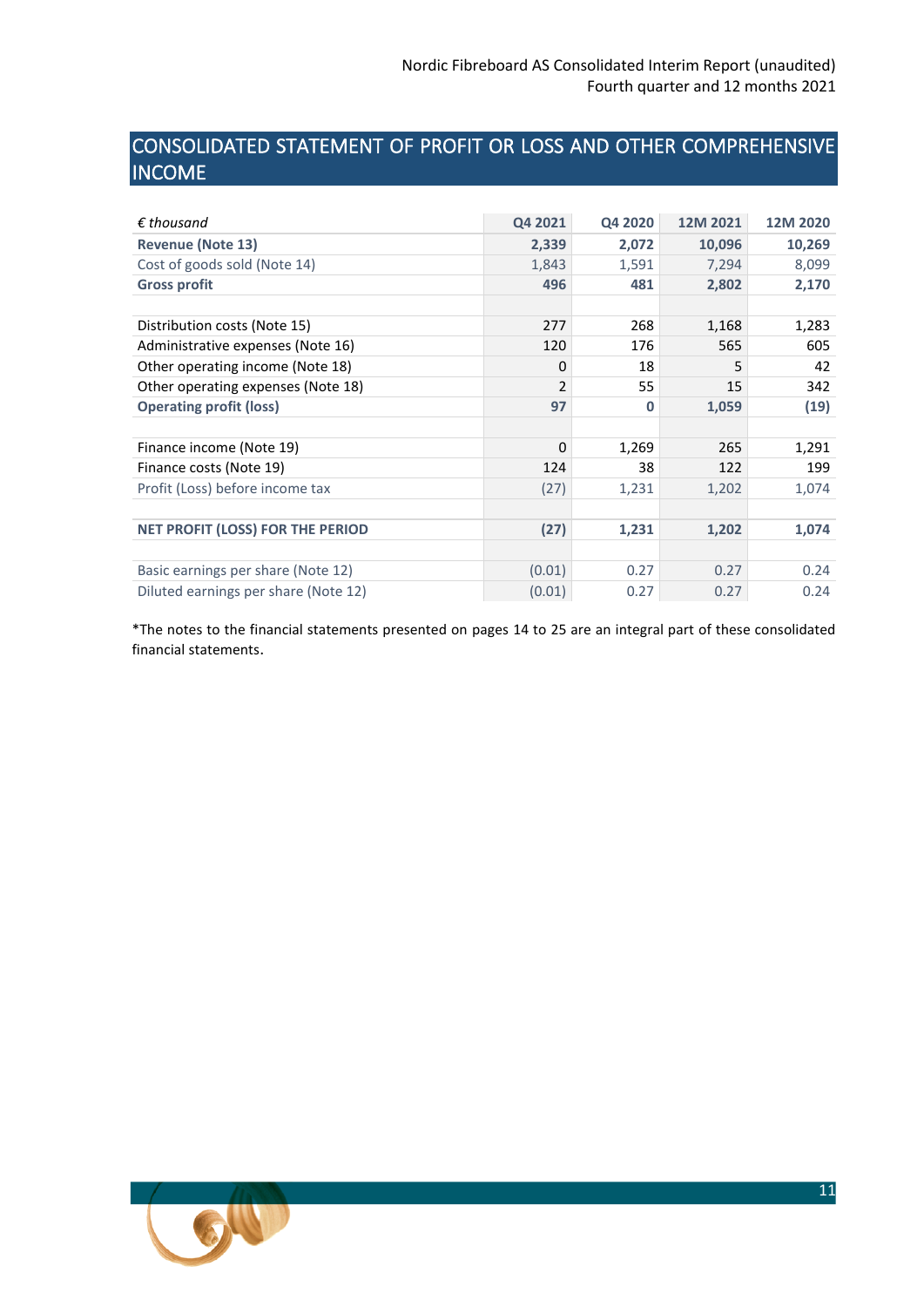# <span id="page-11-0"></span>CONSOLIDATED STATEMENT OF CASH FLOWS

| $\epsilon$ thousand                                                         | 12M 2021       | 12M 2020      |
|-----------------------------------------------------------------------------|----------------|---------------|
| <b>Cash flows from operating activities</b>                                 |                |               |
| <b>Operating profit (loss)</b>                                              | 1,059          | (19)          |
| Adjustments:                                                                |                |               |
| Depreciation charge (Notes 5;6)                                             | 497            | 560           |
| Profit/loss from revalution of real estate investment (Note 4)              | 0              | (5)           |
| Profit/loss from sale of non-current asset (Note18)                         | (2)            | (28)          |
| Profit/loss on non-current asset write-off (Note 18)                        | 0              | $\mathcal{P}$ |
| Profit/loss from revaluation financial assets (Notes 19)                    | 0              | (53)          |
| Non-monetary transactions: reserve for share option                         | $\overline{0}$ | 32            |
| Change in trade and other receivables (Note 2)                              | (108)          | 600           |
| Change in inventories (Note 3)                                              | 154            | 350           |
| Change in trade and other payables (Note 9)                                 | (745)          | (1,091)       |
| <b>Cash generated from operations</b>                                       | 855            | 348           |
| Interest payments (Note 19)                                                 | (118)          | (192)         |
| Net other financial income and expense (Note 19)                            | (7)            | (6)           |
| Net cash generated from operating activities                                | 730            | 150           |
|                                                                             |                |               |
| Cash flows from investing activities                                        |                |               |
| Purchase of property, plant and equipment and intangible assets (Notes 6;7) | (643)          | (78)          |
| Disposal of property, plant and equipment and intangible assets             | 2              | 29            |
| Purchase of real estate investment                                          | (18)           | (7)           |
| Payout from TPD share capital reduction                                     | 72             | 0             |
| Net cash used in investing activities                                       | (587)          | (56)          |
|                                                                             |                |               |
| Cash flows from financing activities                                        |                |               |
| Loans received (Note 8)                                                     | 1,200          | 1,200         |
| Repayment of loans received (Note 8)                                        | (1, 266)       | (853)         |
| Loans received from related parties (Note 8)                                | 503            | 549           |
| Repayment of loans received from related parties (Note 8)                   | (503)          | (569)         |
| Repayment of principal element of lease liabilities (Note 8)                | (46)           | (62)          |
| Change in overdraft (Note 8)                                                | 0              | (340)         |
| Net cash (used in)/from financing activities                                | (112)          | (75)          |
|                                                                             |                |               |
| <b>NET CHANGE IN CASH</b>                                                   | 31             | 19            |
| <b>OPENING BALANCE OF CASH</b>                                              | 26             | 7             |
| <b>CLOSING BALANCE OF CASH</b>                                              | 57             | 26            |

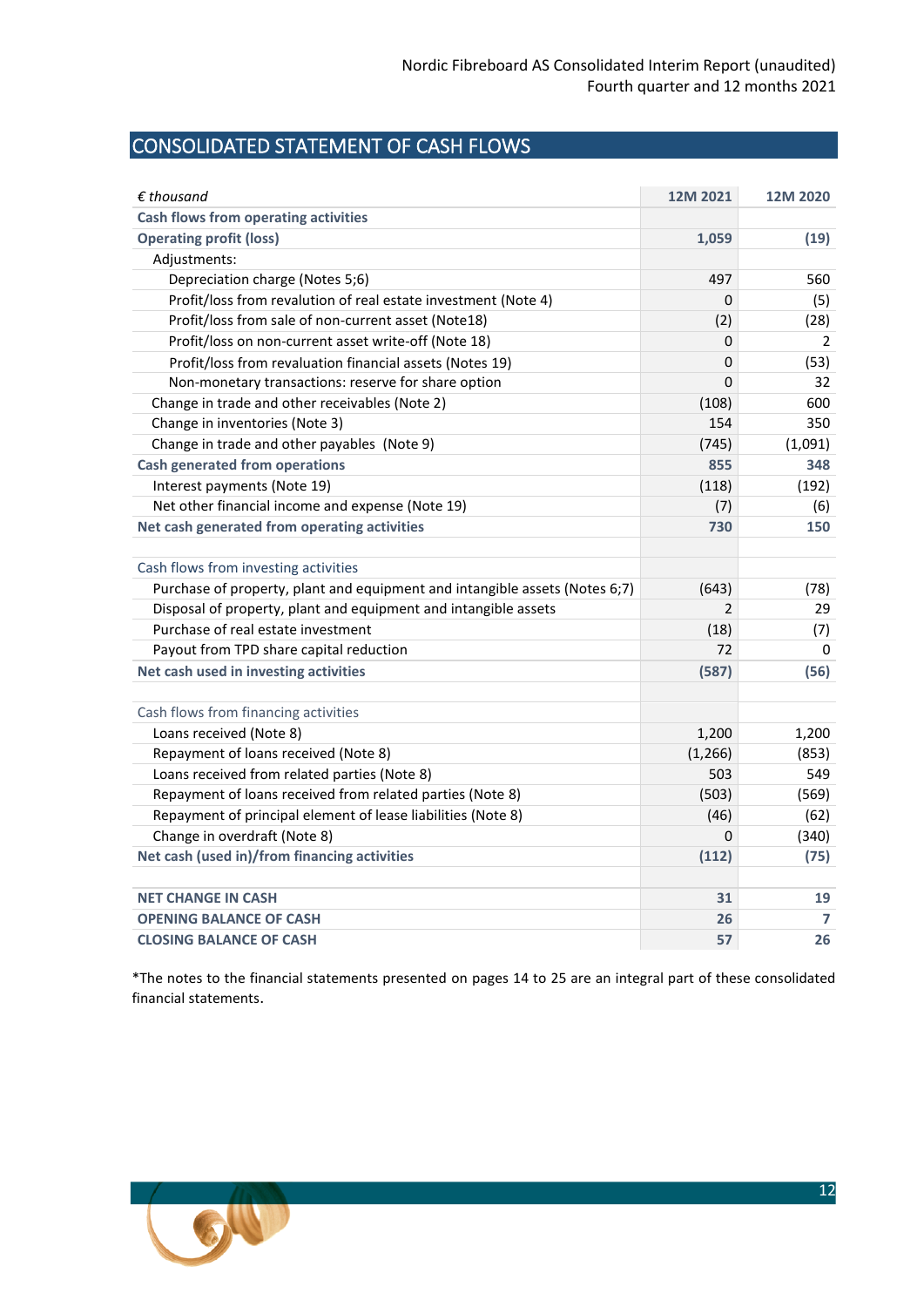# <span id="page-12-0"></span>CONSOLIDATED STATEMENT OF CHANGES IN EQUITY

| $\epsilon$ thousand                            | <b>Share</b><br>capital | <b>Share</b><br>premium | <b>Statutory</b><br>reserve<br>capital | Other<br>reserves | <b>Retained</b><br>earnings | <b>Total</b>  |
|------------------------------------------------|-------------------------|-------------------------|----------------------------------------|-------------------|-----------------------------|---------------|
| <b>Balance at 31.12.2019</b>                   | 2,699                   | 364                     | 288                                    | 84                | (1,894)                     | 1,542         |
| Share options 2020                             | 0                       | $\Omega$                | $\Omega$                               | (84)              | 116                         | 32            |
| Other changes                                  | 0                       | (364)<br>0              | (288)<br>0                             | 0<br>0            | 652                         | O<br>$\bf{0}$ |
| Change in share capital<br>Net profit for 2020 | (2, 250)<br>0           | 0                       | 0                                      | 0                 | 2,250<br>1,074              | 1,074         |
| Other comprehensive<br>income for 2020         | 0                       | 0                       | 0                                      | 0                 | Ω                           | O             |
| Total comprehensive profit<br>for 2020         | $\mathbf 0$             | $\mathbf 0$             | $\mathbf 0$                            | $\mathbf 0$       | 1,074                       | 1,074         |
| <b>Balance at 31.12.2020</b>                   | 450                     | $\mathbf{0}$            | $\mathbf 0$                            | $\mathbf{0}$      | 2,198                       | 2,648         |
|                                                |                         |                         |                                        |                   |                             |               |
| Net profit for 2021                            | 0                       | 0                       | 0                                      | 0                 | 1,202                       | 1,202         |
| Other comprehensive<br>income for 2021         | 0                       | 0                       | 0                                      | 0                 | 0                           | 0             |
| Total comprehensive profit<br>for 2021         | 0                       | $\Omega$                | $\Omega$                               | $\Omega$          | 1,202                       | 1,202         |
| <b>Balance at 31.12.2021</b>                   | 450                     | $\bf{0}$                | $\bf{0}$                               | $\bf{0}$          | 3,400                       | 3,850         |

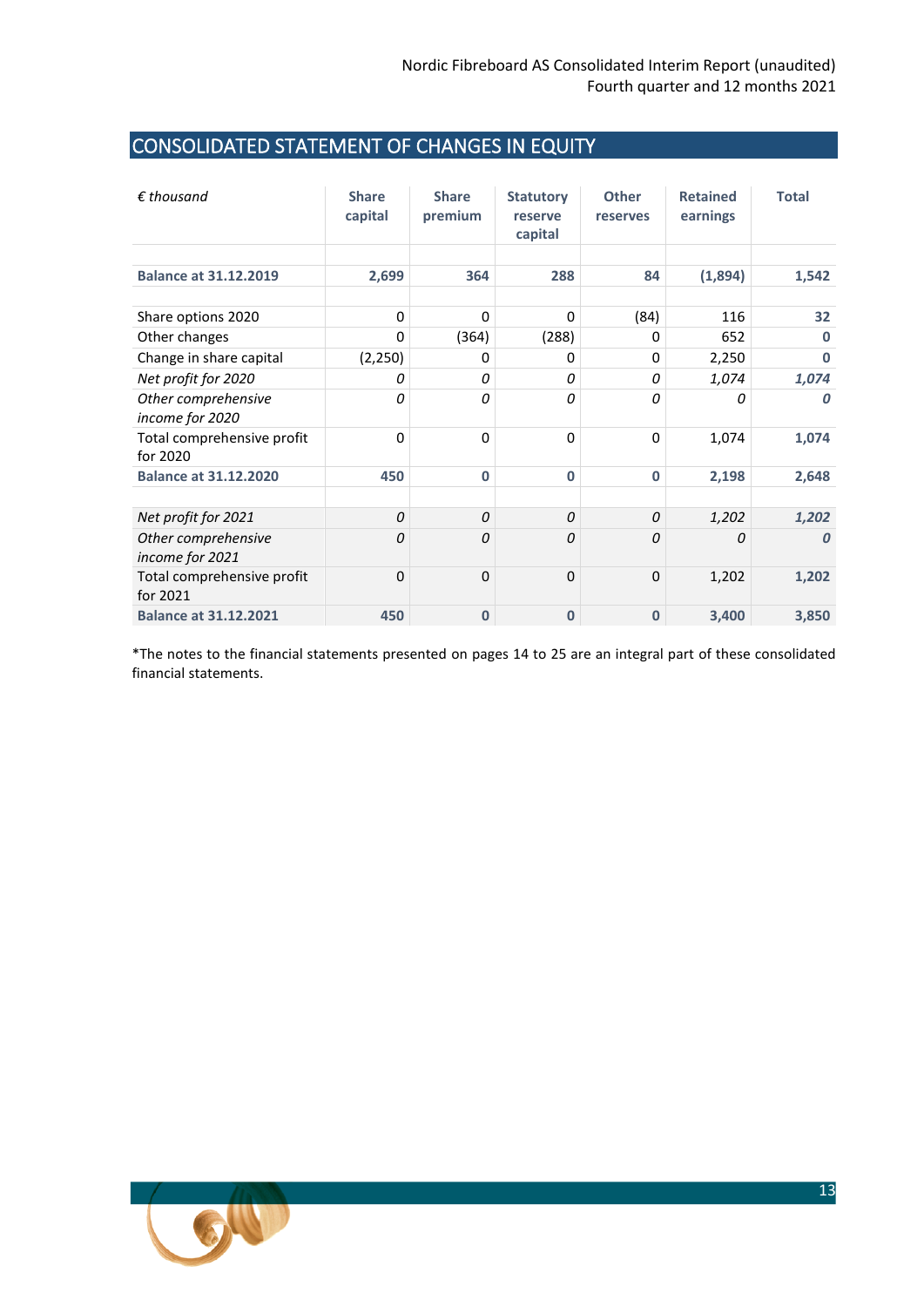# <span id="page-13-0"></span>NOTES TO THE CONSOLIDATED INTERIM REPORT

# <span id="page-13-1"></span>NOTE 1 ACCOUNTING POLICIES AND MEASUREMENT BASES

#### GENERAL INFORMATION

Nordic Fibreboard AS (the Company) (registration number: 11421437; address: Rääma 31, Pärnu), is an entity registered in the Republic of Estonia, it operates in Estonia. On December 7, 2021, the legal address of Nordic Fibreboard AS changed, instead of the previous address, Suur-Jõe 48, Pärnu, the new legal address of the Company is Rääma 31, Pärnu.

The Group's main activities are production and sale of softboard, and to a minor extent, the Group also handles real estate management.

Nordic Fibreboard AS was established on 19 September 2007 in the demerger of the former Skano Group AS, currently AS Trigon Property Development, as a result of which the manufacturing units, i.e. the building materials division and furniture division were spun off and transferred to the new entity.

The Group's shares were listed in the Main List of the Tallinn Stock Exchange until 2nd of April 2018, when the shares were moved from the Main List to the Secondary List. The Group`s largest shareholder is Pärnu Holdings OÜ (owning 57.63%), and its largest owners as of 31 December 2021 are OÜ Stetind (49.75%) and Joakim Johan Helenius (49.75%).

#### BASIS FOR PREPARATION

The Condensed Consolidated Interim Accounts of Nordic Fibreboard AS has been prepared in accordance with the International Financial Reporting Standard (IFRS) Interim Financial Reporting as adopted by the European Union. The same accounting policies were applied for both the Interim Report and the Consolidated Annual Report for the financial year that ended on 31.12.2020. The consolidated financial statements have been prepared in accordance with International Accounting Standard (IAS) 34: Interim Financial Reporting. The Condensed Interim Financial Statements do not contain all the information presented in the annual financial statements and should be read in conjunction with the Group`s latest published annual financial statements as at and for the year ended 31 December 2020.

The functional and presentation currency of Nordic Fibreboard AS is euro. All amounts disclosed in the financial statements have been rounded to the nearest thousand unless referred to otherwise.

According to the assessment of the Management Board Nordic Fibreboard AS is a going concern and the Interim Report for the 4nd quarter of 2021 gives a true and fair view of the financial position of Nordic Fibreboard AS and the results of its operations. This Condensed Consolidated Interim Report has not been audited or otherwise reviewed by auditors.

| $\epsilon$ thousand  | 31.12.2021 | 31.12.2020 | 31.12.2019 |
|----------------------|------------|------------|------------|
| Customer receivables | 729        | 677        | 1,186      |
| Prepaid taxes        | 151        | 92         | 185        |
| Prepaid services     | 21         | 16         | 16         |
| Other receivables    |            | 9          |            |
| <b>TOTAL</b>         | 902        | 794        | 1.394      |

#### <span id="page-13-2"></span>NOTE 2 TRADE AND OTHER RECEIVABLES

Impairment losses of receivables and their reversal are included in the income statement lines *Other Operating income* and *Other Operating expenses*, see also Note 18.

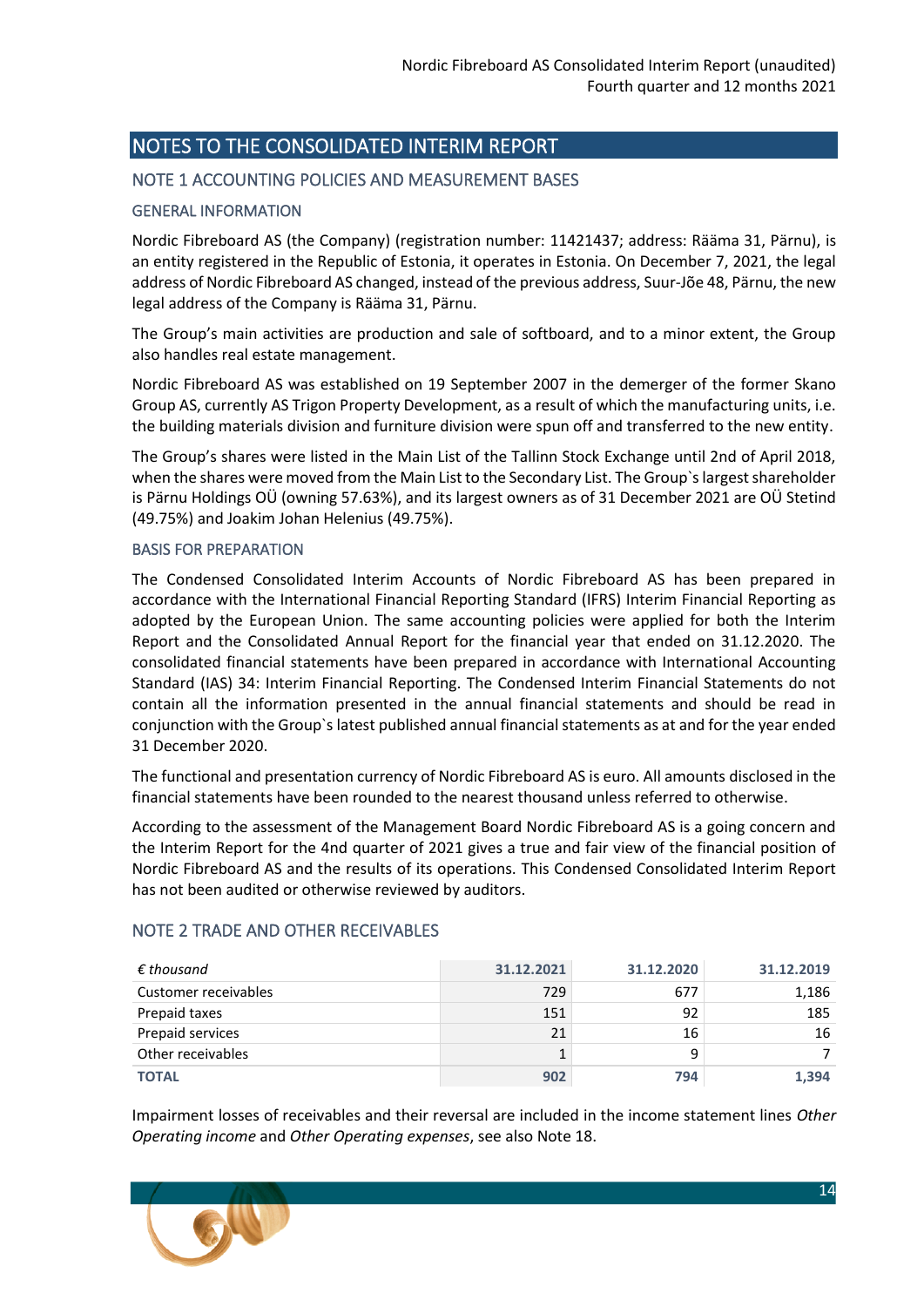#### ANALYSIS OF TRADE RECEIVABLES BY AGING:

<span id="page-14-0"></span>

| thousand $\epsilon$                                                   | 31.12.2021 | 31.12.2020 | 31.12.2019 |
|-----------------------------------------------------------------------|------------|------------|------------|
| Not past due                                                          | 678        | 650        | 1,034      |
| incl receivables from customers who also have<br>receivables past due | 95         | 75         | 551        |
| incl receivables from customers who have no<br>receivables past due   | 583        | 575        | 483        |
|                                                                       |            |            |            |
| Past due but not impaired                                             | 51         | 27         | 152        |
| Overdue up to 90 days                                                 | 51         | 20         | 140        |
| Overdue more than 90 days                                             | 0          |            | 12         |
| <b>TOTAL</b>                                                          | 729        | 677        | 1.186      |

### NOTE 3 INVENTORIES

<span id="page-14-1"></span>

| $\epsilon$ thousand               | 31.12.2021 | 31.12.2020 | 31.12.2019 |
|-----------------------------------|------------|------------|------------|
| Raw materials and other materials | 303        | 181        | 218        |
| Work-in-progress                  | 41         | 91         | 130        |
| Finished goods                    | 32         | 264        | 568        |
| Goods purchased for resale        | 0          |            | 59         |
| Goods in transit                  | 11         |            | $\Omega$   |
| Prepayments to suppliers          | 43         | 48         | 18         |
| Write-off reserve for inventories | (40)       | (41)       | (100)      |
| <b>TOTAL</b>                      | 390        | 544        | 894        |

# NOTE 4 INVESTMENT PROPERTY

|                            | thousand $\epsilon$ |
|----------------------------|---------------------|
| Carrying amount 31.12.2019 | 1,121               |
| Capitalized cost           | 8                   |
| Fair value revaluation     | 5                   |
| Carrying amount 31.12.2020 | 1,134               |
| Capitalized cost           | 18                  |
| Carrying amount 31.12.2021 | 1,152               |

The investment properties consist of the real estate owned by Pärnu Riverside OÜ in Pärnu, Suur-Jõe street 48 and the part of the real estate owned by Nordic Fibreboard Ltd OÜ, Rääma street 31.

The amount of expenses related to the management of investments properties with resold expenses during the 12M 2021 were € 210 thousand and € 205 thousand in 12M 2020. Rental income from investment properties, including utilities, for 12M 2021 was € 254 thousand and € 212 thousand in 12M 2020. Capitalized cost of investment property during 2021 and 2020 are related to expenses of Suur-Jõe 48, Pärnu detail plan.

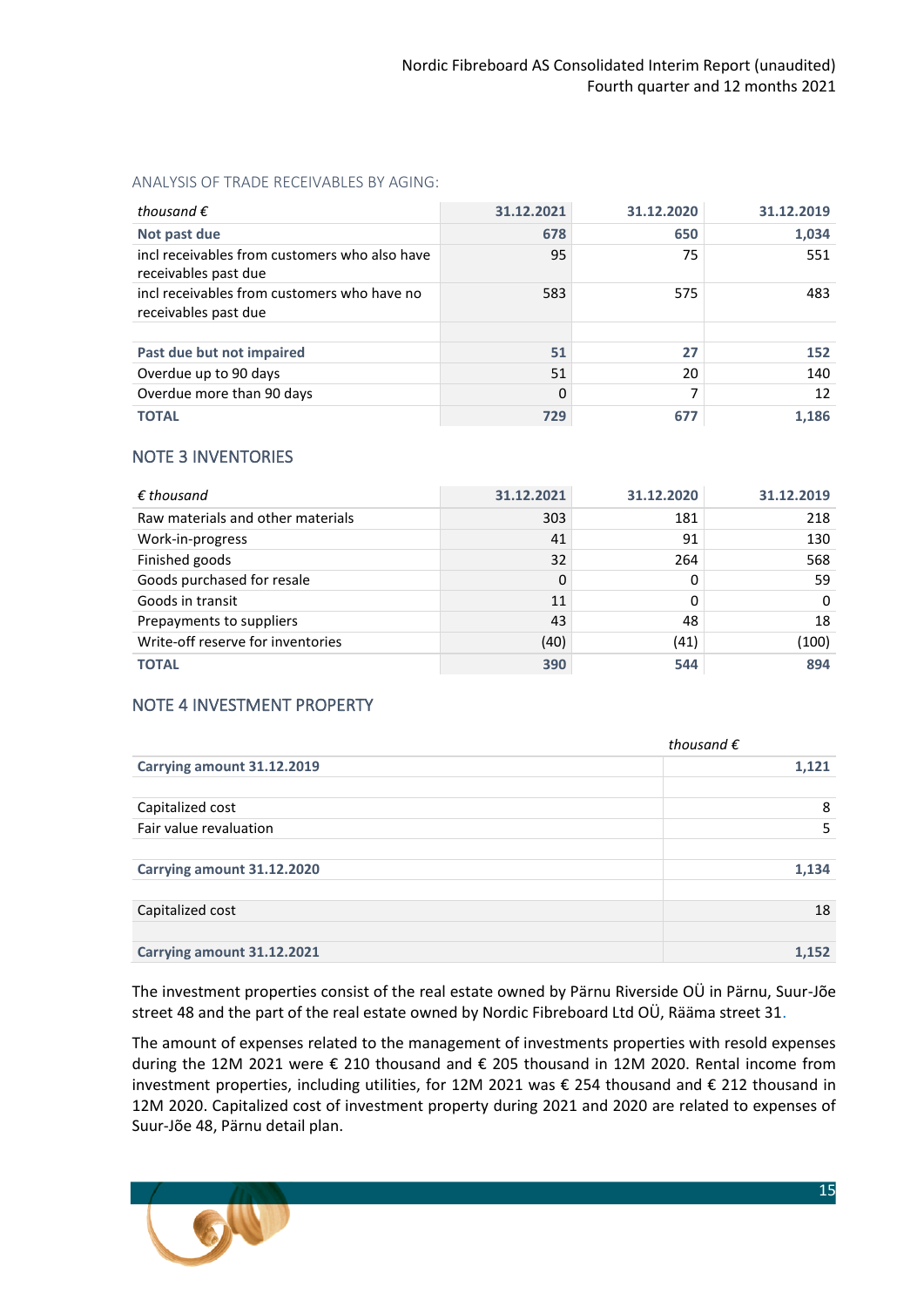# Nordic Fibreboard AS Consolidated Interim Report (unaudited) Fourth quarter and 12 months 2021

|                                                                  | thousand $\epsilon$ |
|------------------------------------------------------------------|---------------------|
| 31.12.2019                                                       |                     |
| Share of registered immovable property at Suur-Jõe 48, Pärnu     | 951                 |
| Share of registered immovable property at Rääma Street 31, Pärnu | 170                 |
| 31.12.2020                                                       |                     |
| Share of registered immovable property at Suur-Jõe 48, Pärnu     | 959                 |
| Share of registered immovable property at Rääma Street 31, Pärnu | 175                 |
| 31.12.2021                                                       |                     |
| Share of registered immovable property at Suur-Jõe 48, Pärnu     | 977                 |
| Share of registered immovable property at Rääma Street 31, Pärnu | 175                 |

# <span id="page-15-0"></span>NOTE 5 PROPERTY PLANT EQUIPMENT AND RIGHT-OF-USE ASSETS

| thousand $\epsilon$                                     | Land         | <b>Buildings</b><br>and<br>facilities | <b>Machinery</b><br>and<br>equipment | <b>Other</b><br><b>fixtures</b> | <b>Construc</b><br>tion-in-<br>progress | Right-of-<br>use asset | <b>TOTAL</b> |
|---------------------------------------------------------|--------------|---------------------------------------|--------------------------------------|---------------------------------|-----------------------------------------|------------------------|--------------|
| Cost at 31.12.2019                                      | 191          | 2,573                                 | 10,773                               | 95                              | 70                                      | 267                    | 13,969       |
| <b>Accumulated depreciation at</b><br>31.12.2019        | $\bf{0}$     | (1,649)                               | (6,938)                              | (91)                            | 0                                       | (79)                   | (8, 757)     |
| Carrying amount at 31.12.2019                           | 191          | 924                                   | 3,835                                | 4                               | 70                                      | 188                    | 5,212        |
|                                                         |              |                                       |                                      |                                 |                                         |                        |              |
| <b>Additions</b>                                        | 0            | $\Omega$                              | 33                                   | $\Omega$                        | 77                                      | $\Omega$               | 110          |
| Reclassification                                        | $\mathbf 0$  | 0                                     | 116                                  | 0                               | (116)                                   | 0                      | O            |
| Disposals and write-offs (Note 18)                      | 0            | (32)                                  | (176)                                | (6)                             | $\Omega$                                | (137)                  | (351)        |
| Accumulated depreciation of fixed<br>assets written off | 0            | 31                                    | 175                                  | 6                               | $\Omega$                                | 60                     | 271          |
| Depreciation (Notes 14;16)                              | $\Omega$     | (83)                                  | (401)                                | (2)                             | $\Omega$                                | (62)                   | (548)        |
|                                                         |              |                                       |                                      |                                 |                                         |                        |              |
| Cost at 31.12.2020                                      | 191          | 2,541                                 | 10,747                               | 89                              | 31                                      | 130                    | 13,728       |
| <b>Accumulated depreciation at</b><br>31.12.2020        | $\mathbf{0}$ | (1,701)                               | (7, 165)                             | (87)                            | 0                                       | (81)                   | (9,034)      |
| Carrying amount at 31.12.2020                           | 191          | 840                                   | 3,582                                | 3                               | 31                                      | 49                     | 4,694        |
|                                                         |              |                                       |                                      |                                 |                                         |                        |              |
| <b>Additions</b>                                        | $\mathbf 0$  | $\Omega$                              | 48                                   | $\overline{0}$                  | 580                                     | 104                    | 732          |
| Reclassification                                        | $\Omega$     | 15                                    | 123                                  | 0                               | (138)                                   | $\Omega$               | $\bf{0}$     |
| Disposals and write-offs (Note 18)                      | $\mathbf 0$  | $\mathbf 0$                           | (72)                                 | $\Omega$                        | 0                                       | (120)                  | (192)        |
| Accumulated depreciation of fixed<br>assets written off | $\Omega$     | $\mathbf{0}$                          | 72                                   | $\mathbf 0$                     | $\Omega$                                | 100                    | 172          |
| Depreciation (Notes 14;16)                              | $\mathbf 0$  | (78)                                  | (365)                                | (1)                             | $\Omega$                                | (47)                   | (491)        |
|                                                         |              |                                       |                                      |                                 |                                         |                        |              |
| Cost at 31.12.2021                                      | 191          | 2,556                                 | 10,845                               | 89                              | 473                                     | 114                    | 14,268       |
| <b>Accumulated depreciation at</b><br>31.12.2021        | $\mathbf{0}$ | (1,779)                               | (7, 459)                             | (88)                            | $\bf{0}$                                | (28)                   | (9, 353)     |
| Carrying amount at 31.12.2021                           | 191          | 777                                   | 3,387                                | $\mathbf{1}$                    | 473                                     | 86                     | 4.915        |

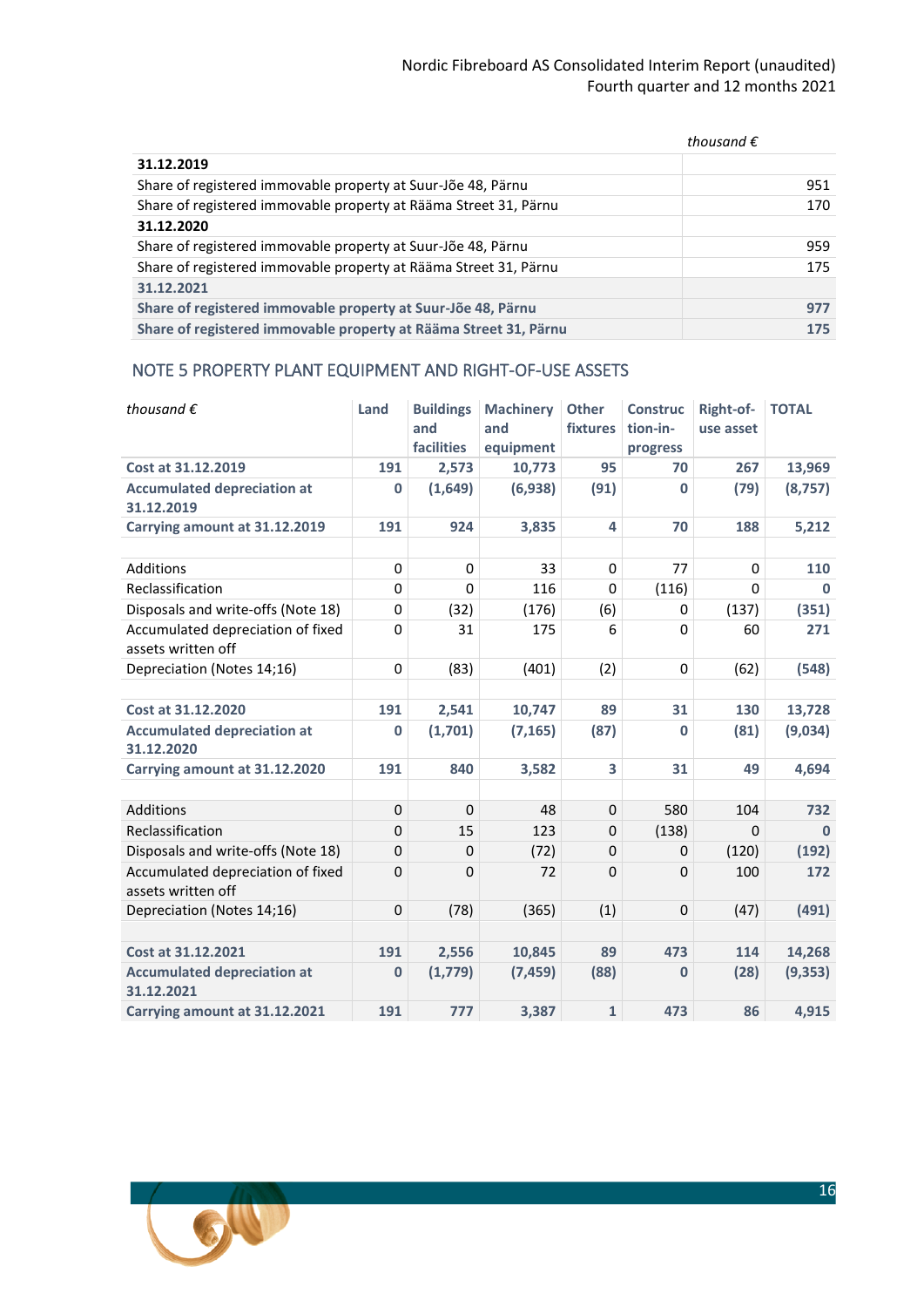### <span id="page-16-0"></span>NOTE 6 INTANGIBLE ASSETS

<span id="page-16-1"></span>

| thousand $\epsilon$                                  | <b>Computer software</b> |
|------------------------------------------------------|--------------------------|
|                                                      |                          |
| Cost at 31.12.2019                                   | 87                       |
| Accumulated amortisation at 31.12.2019               | (69)                     |
| Carrying amount 31.12.2019                           | 18                       |
| Additions 2020                                       | 0                        |
| Disposals and write-offs (Note 18)                   | (10)                     |
| Accumulated depreciation of fixed assets written off | 10                       |
| Amortisation charge (Notes 14;16)                    | (12)                     |
| Cost at 31.12.2020                                   | 77                       |
| <b>Accumulated amortisation at 31.12.2020</b>        | (71)                     |
| Carrying amount 31.12.2020                           | 6                        |
| Additions 2021                                       | 2                        |
| Disposals and write-offs (Note 18)                   | (66)                     |
| Accumulated depreciation of fixed assets written off | 66                       |
| Amortisation charge (Notes 14;16)                    | (6)                      |
|                                                      |                          |
| Cost at 31.12.2021                                   | 14                       |
| <b>Accumulated amortisation at 31.12.2021</b>        | (11)                     |
| Carrying amount 31.12.2021                           | 3                        |

# NOTE 7 FINANCIAL ASSETS AT FAIR VALUE THROUGH PROFIT OR LOSS

| thousand $\epsilon$                             |     | 31.12.2021 Change 12M 2021 | 31.12.2020 | 31.12.2019 |
|-------------------------------------------------|-----|----------------------------|------------|------------|
| Non-current assets                              |     |                            |            |            |
| Listed securities - Equity securities - cost at | 338 | (72)                       | 410        | 410        |
| Revaluation                                     | 306 | 265                        | 40         | (13)       |
| Fair value as at                                | 644 | 193                        | 451        | 397        |

In June 2021, Trigon Property development AS decided to reduce the share capital by reducing the book value of the shares by making equity payments to shareholders of € 0.089 per share, as a result of which the acquisition cost of financial assets decreased by  $\epsilon$  72 thousand. The disbursement of equity was received on 13.12.2021.

Financial assets at fair value through profit or loss (Trigon Property Development AS shares) have been revaluated to reflect fair value based on last price at 31.2.2021, 31.12.2020 and 31.12.2019 as shown on Nasdaq Tallinn Stock Exchange.

# <span id="page-16-2"></span>NOTE 8 BORROWINGS

In the second quarter of 2021, Nordic Fibreboard AS and its subsidiary Nordic Fibreboard Ltd entered into loan agreements with Coop Bank for the full refinancing of Swedbank AS Group loan. The loan provided by Coop Bank AS has a duration of 5 years with 10 year amortisation schedule, and carry an interest rate of 4.5% per annum. There is also a one-year overdraft agreement with Coop Bank AS entered into in the second quarter of 2021 with a limit of € 200 thousand. The interest rate on the overdraft is 4% per annum.

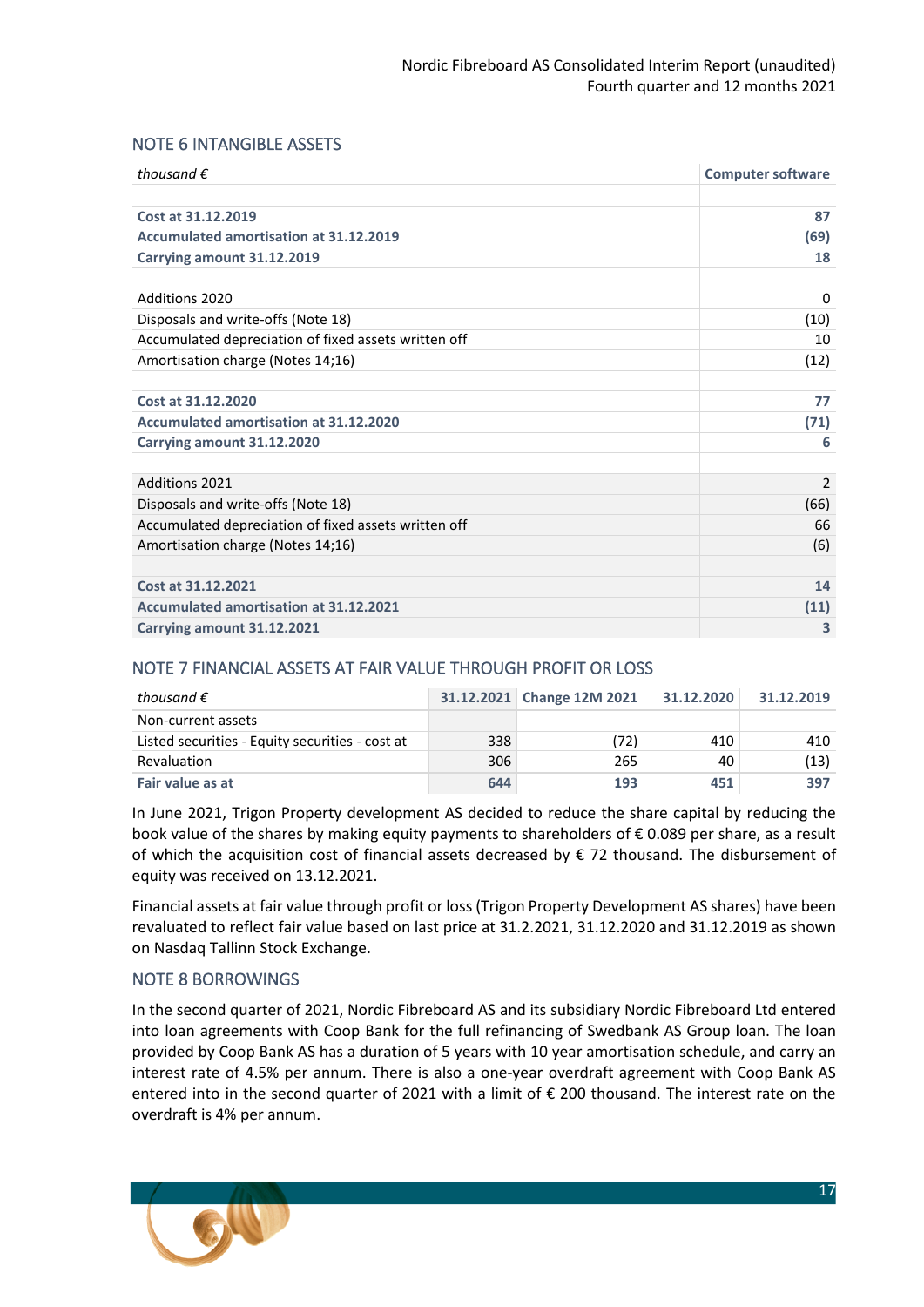# Nordic Fibreboard AS Consolidated Interim Report (unaudited) Fourth quarter and 12 months 2021

| thousand $\epsilon$                                   | Interest rate                    | 31.12.2021 | 31.12.2020 | 31.12.2019   |
|-------------------------------------------------------|----------------------------------|------------|------------|--------------|
| <b>Current borrowings</b>                             |                                  |            |            |              |
| Current portion of long-term loan<br>(Swedbank)       | 6 month EURIBOR+5%               | 0          | 717        | 4,090        |
| Current portion of long-term loan<br>(Coop Bank)      | 6 month EURIBOR+4.5%             | 100        | 0          | 0            |
| Current portion of long-term lease<br>liabilities     | 6 month EURIBOR+2.49%            | 46         | 39         | 97           |
| Short term loan from related parties                  | 5%                               | 0          | 0          | 20           |
| Bank overdrafts (Swedbank)                            | 5%                               | 0          | ŋ          | 340          |
| <b>Total</b>                                          |                                  | 146        | 756        | 4,547        |
|                                                       |                                  |            |            |              |
| Non-current borrowings                                |                                  |            |            |              |
| Non-current portion of long-term<br>loan (Swedbank)   | 6 month EURIBOR+5%               | 0          | 483        | $\mathbf{0}$ |
| Non-current portion of long-term<br>loan (Coop Pank)  | 6 month EURIBOR+4.5%             | 1,034      | $\Omega$   | $\Omega$     |
| Non-current portion of long-term<br>loan (MES)        | Until 30.12.2022 2%,<br>later 4% | 2,000      | 2,000      | $\mathbf{0}$ |
| Non-current portion of long-term<br>lease liabilities | 6 month EURIBOR+2.49%            | 40         | 10         | 92           |
| <b>Total</b>                                          |                                  | 3,074      | 2,493      | 92           |
|                                                       |                                  |            |            |              |
| <b>Total borrowings</b>                               |                                  | 3,220      | 3,249      | 4,639        |

### CHANGES IN LIABILITIES ARISING FROM FINANCING ACTIVITIES IN 2021

| <b>Changes in liabilities arising</b><br>from financing activities<br>thousand $\epsilon$ | 31.12.2020  | Cash<br>flows | Non-<br>monetary<br><b>settlements</b> | <b>Interest</b><br>accrued | <b>Interest</b><br>paid | <b>Reclassi</b><br>fication | 31.12.2021  |
|-------------------------------------------------------------------------------------------|-------------|---------------|----------------------------------------|----------------------------|-------------------------|-----------------------------|-------------|
| Current portion of long-term<br>loan (Swedbank)                                           | 717         | (717)         | 0                                      | 26                         | (26)                    | $\Omega$                    | $\Omega$    |
| Current portion of long-term<br>loan (Coop Bank)                                          | $\mathbf 0$ | (66)          | $\Omega$                               | 49                         | (49)                    | 166                         | 100         |
| Current portion of long-term<br>lease liabilities                                         | 39          | (46)          | (12)                                   | $\overline{2}$             | (2)                     | 65                          | 46          |
| Bank overdrafts (Coop Pank)                                                               | $\mathbf 0$ | $\Omega$      | 0                                      | $\mathbf{1}$               | (1)                     | $\Omega$                    | $\mathbf 0$ |
| Non-current portion of long-<br>term loan (Swedbank)                                      | 483         | (483)         | $\mathbf 0$                            | $\Omega$                   | $\Omega$                | $\Omega$                    | $\mathbf 0$ |
| Non-current portion of long-<br>term Ioan (Coop Pank)                                     | $\Omega$    | 1,200         | $\Omega$                               | $\Omega$                   | $\Omega$                | (166)                       | 1,034       |
| Non-current portion of long-<br>term loan (MES)                                           | 2,000       | $\mathbf 0$   | $\mathbf 0$                            | 40                         | (40)                    | $\Omega$                    | 2,000       |
| Non-current portion of long-<br>term lease liabilities                                    | 10          | $\Omega$      | 95                                     | $\Omega$                   | $\Omega$                | (65)                        | 40          |
| <b>Total liabilities from</b><br>financing activities                                     | 3,249       | (112)         | 83                                     | 118                        | (118)                   | $\mathbf{0}$                | 3,220       |

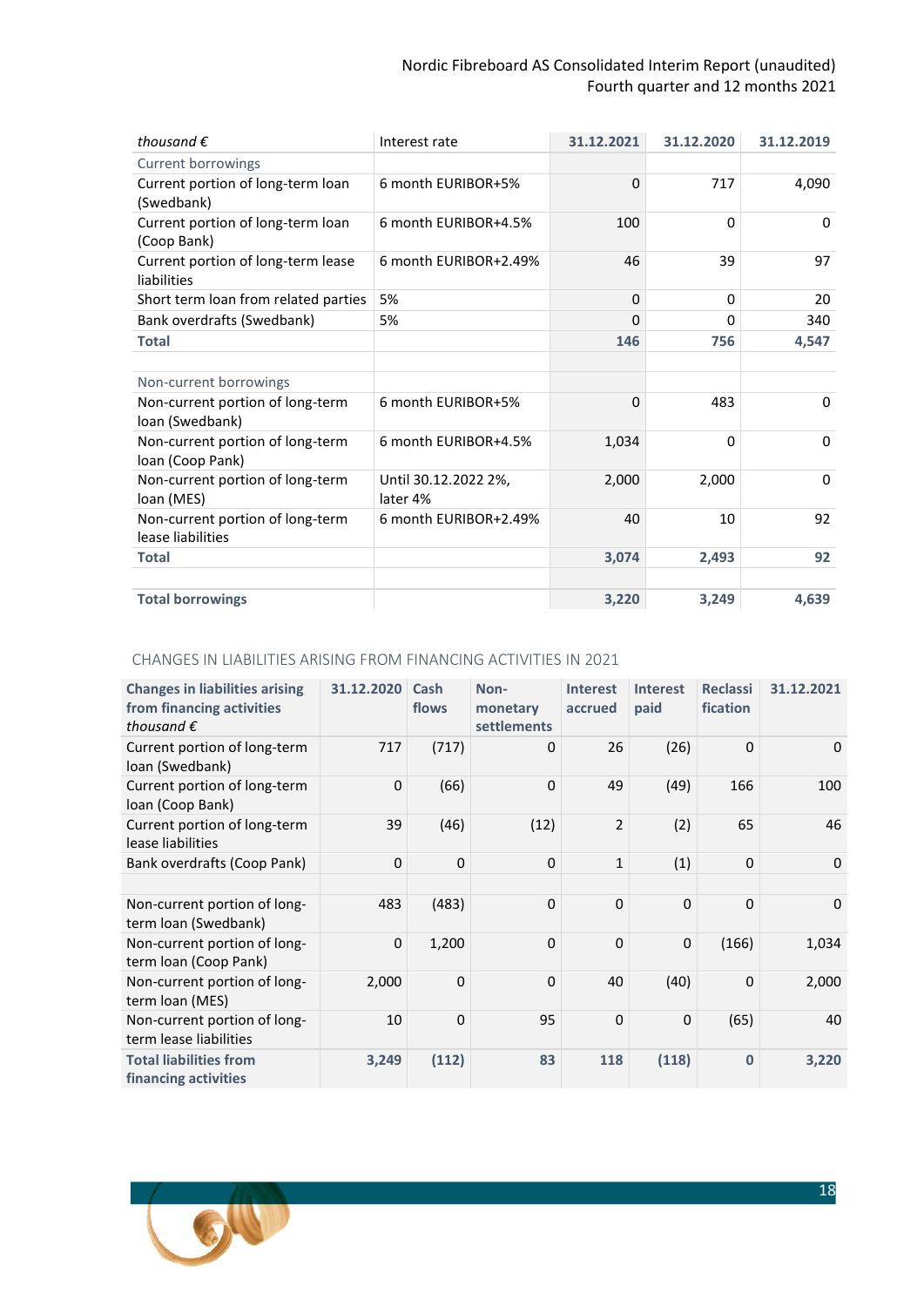| <b>Changes in liabilities arising</b><br>from financing activities<br>thousand $\epsilon$ | 31.12.2019 | Cash<br>flows | Non-<br>monetary<br><b>settlements</b> | <b>Interest</b><br>accrued | <b>Interest</b><br>paid | <b>Reclassi</b><br>fication | 31.12.2020   |
|-------------------------------------------------------------------------------------------|------------|---------------|----------------------------------------|----------------------------|-------------------------|-----------------------------|--------------|
| Current portion of long-term<br>loan (Swedbank)                                           | 4,090      | (853)         | (2,000)                                | 173                        | (173)                   | (520)                       | 717          |
| Current portion of long-term<br>lease liabilities                                         | 97         | (62)          | (33)                                   | 3                          | (3)                     | 37                          | 39           |
| Short term loan from related<br>parties                                                   | 20         | (20)          | 0                                      | 1                          | $\Omega$                | 0                           | $\mathbf{0}$ |
| Bank overdrafts (Swedbank)                                                                | 340        | (340)         | 0                                      | 16                         | (16)                    | 0                           | 0            |
| Non-current portion of long-<br>term loan (Swedbank)                                      | $\Omega$   | 1,200         | 0                                      | $\Omega$                   | $\Omega$                | (717)                       | 483          |
| Non-current portion of long-<br>term loan (MES)                                           | $\Omega$   | $\Omega$      | 2,000                                  | $\Omega$                   | $\Omega$                | 0                           | 2,000        |
| Non-current portion of long-<br>term lease liabilities                                    | 92         | $\mathbf 0$   | (45)                                   | 0                          | $\Omega$                | (37)                        | 10           |
| <b>Total liabilities from</b><br>financing activities                                     | 4,639      | (75)          | (78)                                   | 192                        | (192)                   | (1,237)                     | 3,249        |

# <span id="page-18-0"></span>NOTE 9 TRADE AND OTHER PAYABLES

| thousand $\epsilon$                              | 31.12.2021 | 31.12.2020 | 31.12.2019 |
|--------------------------------------------------|------------|------------|------------|
| Trade payables                                   | 367        | 1,110      | 2,226      |
| Payables to employees                            | 149        | 138        | 163        |
| incl. accrued holiday pay reserve                | 46         | 33         | 36         |
|                                                  |            |            |            |
| <b>Tax liabilities</b>                           | 137        | 128        | 162        |
| incl. social security and unemployment insurance | 87         | 82         | 101        |
| personal income tax                              | 40         | 35         | 42         |
| contribution to mandatory funded pension         | 2          | 3          | 4          |
| value added tax                                  | $\Omega$   | 0          | 5          |
| other taxes                                      | 8          | 8          | 10         |
| Prepayments received                             | 152        | 162        | 82         |
| Other payables                                   | 24         | 36         | 32         |
| <b>TOTAL</b>                                     | 829        | 1,574      | 2,665      |

# <span id="page-18-1"></span>NOTE 10 PROVISIONS

Provisions are made in relation to the compensations for loss of working capacity of former employees after work accidents. The total amount of the provision has been estimated considering the number of persons receiving the compensation, extent of their disability, their former level of salary, level of pension payments and estimations of the remaining period of payments. As of 31.12.2021 the provisions for former employees was increased by € 3 thousand due to the extension of the accounting period of one beneficiary.

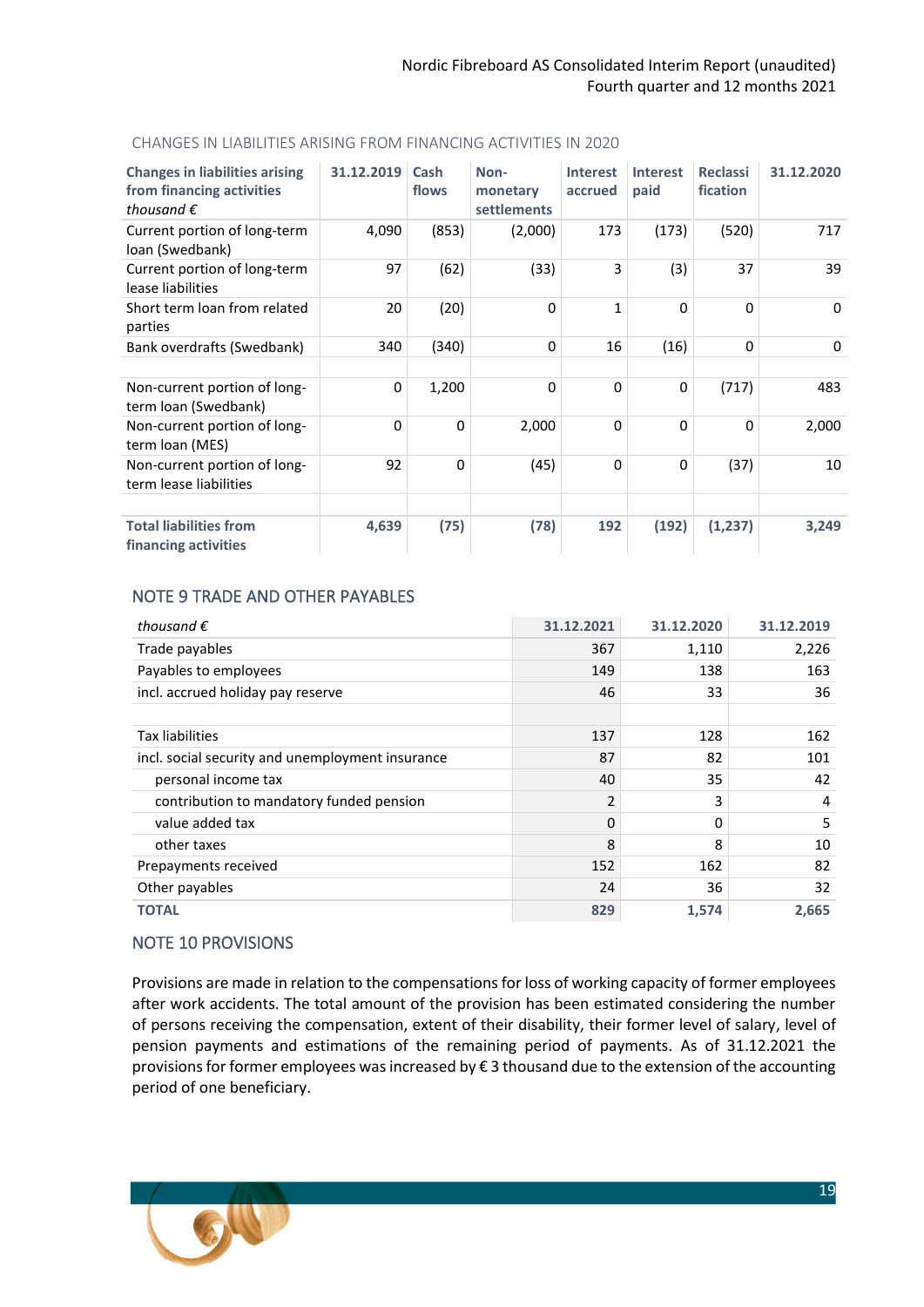# Nordic Fibreboard AS Consolidated Interim Report (unaudited) Fourth quarter and 12 months 2021

<span id="page-19-0"></span>

| thousand $\epsilon$                    |      |
|----------------------------------------|------|
| <b>Balance at 31.12.2019</b>           | 199  |
| incl. current portion of provision     | 20   |
| incl. non-current portion of provision | 179  |
| <b>Movements 2020:</b>                 |      |
| Use of provision                       | (24) |
| Interest cost (Note 19)                | 3    |
| <b>Balance at 31.12.2020</b>           | 179  |
| incl. current portion of provision     | 18   |
| incl. non-current portion of provision | 161  |
| <b>Movements 2021:</b>                 |      |
| Use of provision                       | (25) |
| Interest cost (Note 19)                | 7    |
| Increase of reserve                    | 3    |
| <b>Balance at 31.12.2021</b>           | 164  |
| incl. current portion of provision     | 19   |
| incl. non-current portion of provision | 145  |

# NOTE 11 EQUITY

|                       |      | Nominal value Number of shares Share capital |                     |
|-----------------------|------|----------------------------------------------|---------------------|
|                       |      | pcs                                          | thousand $\epsilon$ |
| Balance at 31.12.2021 | 0.10 | 4,499,061                                    | 450                 |
| Balance at 31.12.2020 | 0.10 | 4,499,061                                    | 450                 |
| Balance at 31.12.2019 | 0.60 | 4,499,061                                    | 2.699               |

As of 31.12.2021 the share capital of Nordic Fibreboard AS totalled 449,906.10 euros which consisted of 4,449,061 no par value registered shares with a book value of 0.10 euros per share. Each ordinary share grants its owner one vote in the General Meeting of Shareholders and the right to receive dividends. The minimum share capital outlined in the Articles of Association is 250,000 euros and the maximum share capital is 1,000,000 euros.

As at 31.12.2021 the Group had 1,048 shareholders (31.12.2020: 485 shareholders) of which with more than 5% ownership interest were:

- Pärnu Holdings OÜ with 2,592,775 shares or 57.63% (31.12.2020: 2,682,192 shares or 59.62%)
- Gamma Holding Investment OÜ with 605,300 shares or 13.45% (31.12.2019: 374,968 shares or 8.06%

The number of Nordic Fibreboard AS shares owned by the members of the Management Board and Supervisory Board of Nordic Fibreboard AS was as follows:

- Joakim Johan Helenius 20,000 shares (31.12.2020: 20,000 shares)
- Trond Brekke 0 shares (31.12.2020: 0 shares)
- Sakari Wallin 0 shares (31.12.2020: 0 shares)
- Torfinn Losvik 0 shares (31.12.2020: 0 shares)

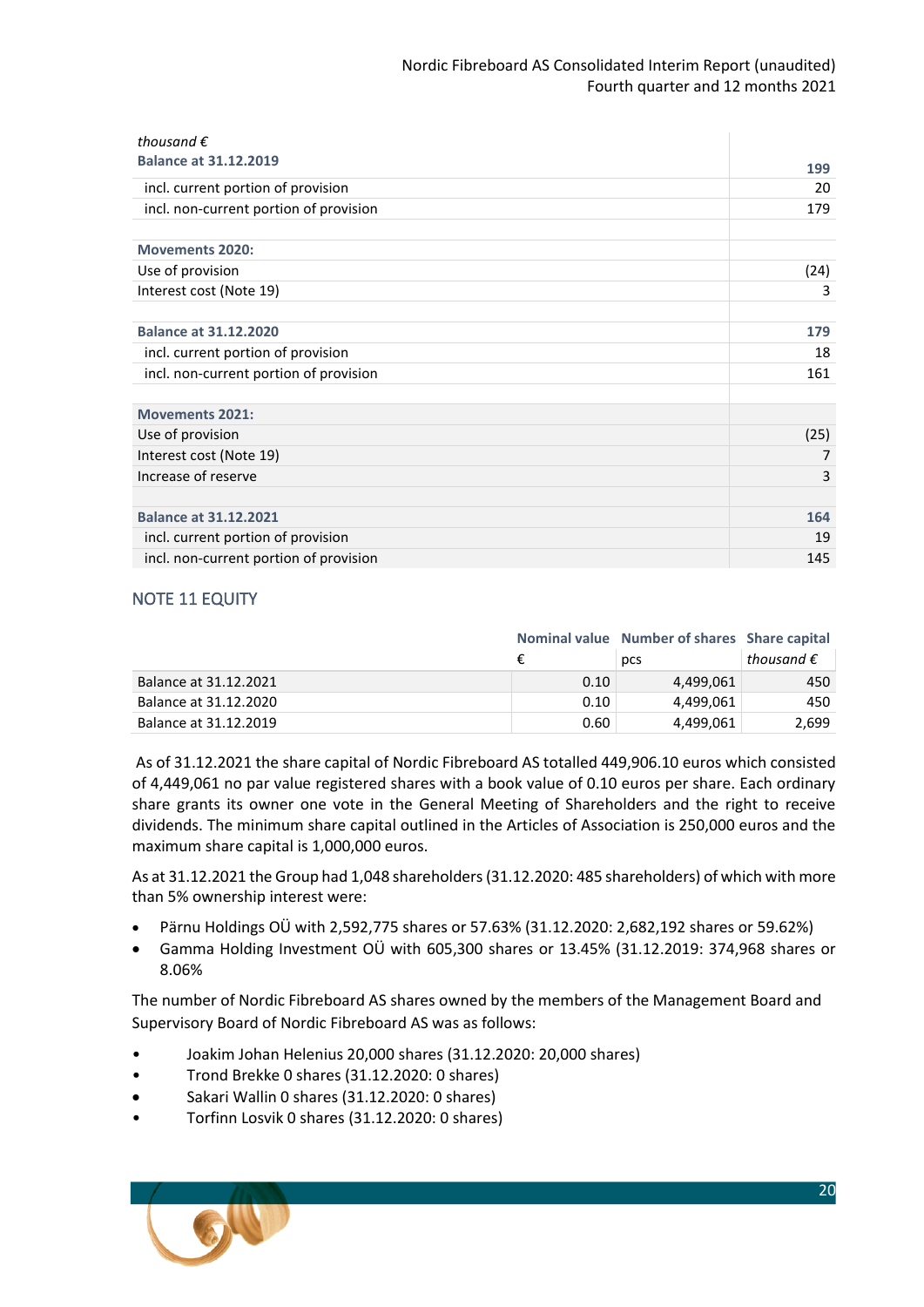Both Joakim Johan Helenius and Torfinn Losvik have indirect ownership through parent company Pärnu Holdings OÜ. Torfinn Losvik owns shares through Stetind OÜ in the amount of 44,206 shares (2020: 44,206 shares).

Until 31.12.2020, Torfinn Losvik had a share option agreement for a total of 300,000 share options, such share option agreement was signed 11 October 2017. Strike price was higher (€ 0.506) compared to the market price (€ 0.45 as of 31.12.2020) and the option agreement was not used, thus the option reserve was released and accounted in retained earnings.

# <span id="page-20-0"></span>NOTE 12 EARNINGS PER SHARE

|                                                                                                                                                          | 31.12.2021 | 31.12.2020 | 31.12.2019 |
|----------------------------------------------------------------------------------------------------------------------------------------------------------|------------|------------|------------|
| Net profit (-loss) (in thousands of euros)                                                                                                               | 1,202      | 1,074      | (1, 398)   |
| Weighted average number of shares (units)                                                                                                                | 4,499      | 4,499      | 4,499      |
| Basic earnings per share                                                                                                                                 | 0.27       | 0.24       | (0.31)     |
| Weighted average number of shares used for calculating the diluted<br>earnings per shares (units)                                                        | 4,499      | 4,499      | 4,630      |
| Diluted earnings per share                                                                                                                               | 0.27       | 0.24       | (0.30)     |
| Book value of share                                                                                                                                      | 0.86       | 0.59       | 0.34       |
| Price/earnings ratio (P/E)                                                                                                                               | 7.30       | 1.89       | (1.32)     |
| Last price of the share of Nordic Fibreboard AS on Tallinn<br>Stock Exchange at 31.12.2021, 31.12.2020, 31.12.2019.                                      | 1.95       | 0.45       | 0.41       |
| Weighted average number of shares used as the denominator (units)                                                                                        |            |            |            |
| Weighted average number of ordinary shares used as the<br>denominator in calculating basic earnings per share (th pc)                                    | 4,499      | 4,499      | 4,499      |
| Adjustments for calculation of diluted earnings per share:                                                                                               |            |            |            |
| Share options (2017 program)                                                                                                                             | $\Omega$   | 0          | 131        |
| Weighted average number of ordinary shares and potential ordinary<br>shares used as the denominator in calculating diluted earnings per<br>share (th pc) | 4,499      | 4,499      | 4,630      |

Diluted earnings (loss) per share is calculated based on the net profit (loss) and the number of shares plus contingent shares corresponding with the Group`s option programs. Nordic Fibreboard share price on average has been lower than the exercise price of options granted to Torfinn Losvik. The share options where valid until 31.12.2020 with strike price of € 0.506. Since the Strike price was higher compared to the market price the option agreement was not used, thus the option reserve was released and accounted in retained earnings.

The share of Nordic Fibreboard AS has been listed on Tallinn Stock Exchange starting from 25.09.2007.

# <span id="page-20-1"></span>NOTE 13 SEGMENTS

Operating segments have been determined based on the reports reviewed by the Management Board that are used to make strategic decision. The Management Board considers the current business based on the types of products and services as follows:

- Fibreboard manufacturing and sale (Nordic Fibreboard Ltd OÜ and Suomen Tuulileijona Oy) manufacture general construction boards based on soft wood fibre boards and interior finishing boards in the Pärnu factory and wholesale of those boards.
- Real Estate Management (Pärnu Riverside Development OÜ) real estate management and development on Suur-Jõe 48, Pärnu.
- Furniture retail sale (Skano Furniture OÜ) retail sales of furniture in Estonia, ceased active operations in the first quarter of 2020.

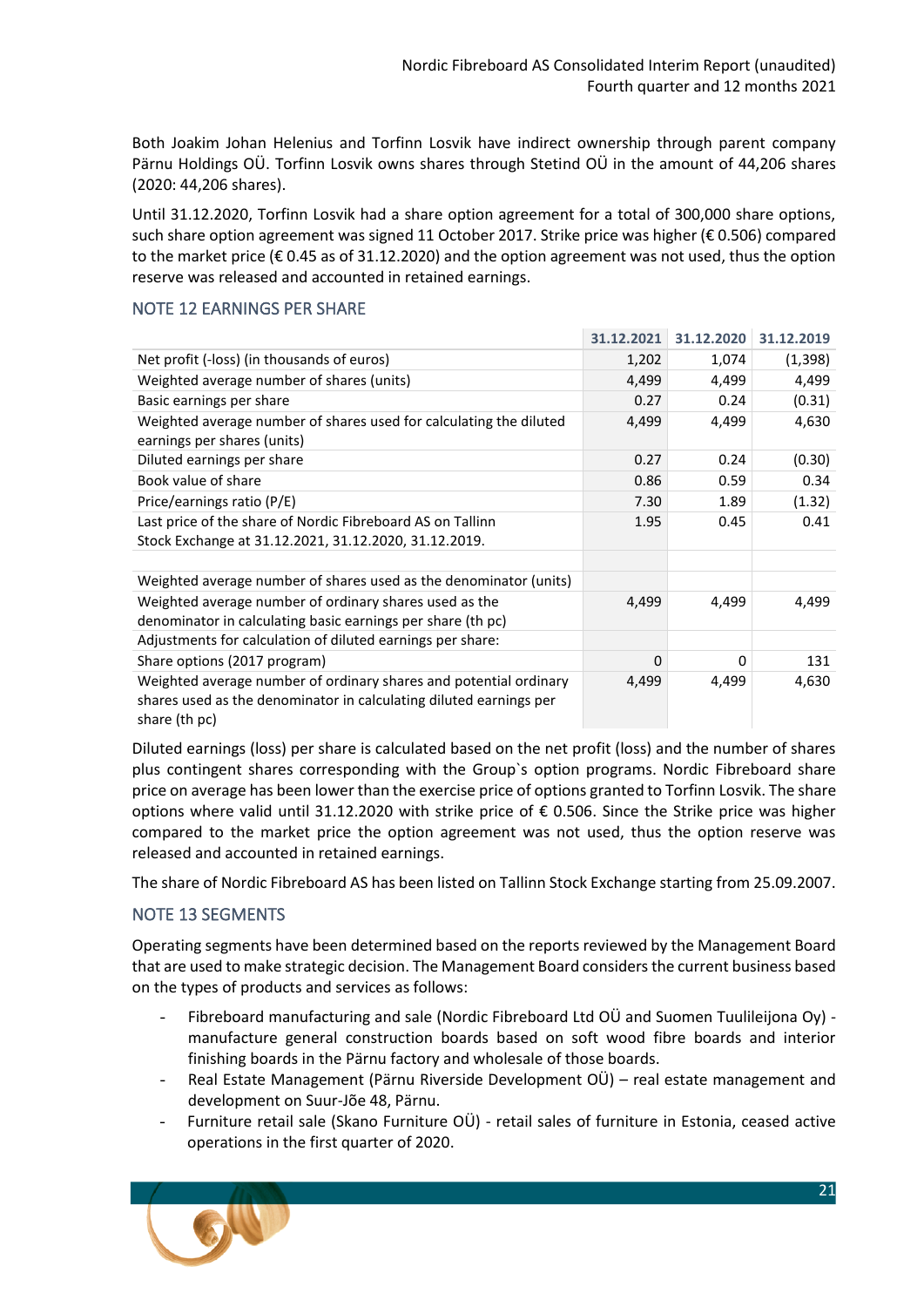The Management Board assesses the performance of operating segments based on operating profit and EBITDA as a primary measure. As a secondary measure, the Management Board also reviews net revenue.

All amounts provided to the Management Board are measured in a manner consistent with that of the financial statements. Inter-segment sales are carried out at arm's length.

#### BUSINESS SEGMENTS:

| <b>12 months 2021</b><br>thousand $\epsilon$           | <b>Fibreboard</b><br>manufacturing<br>and wholesale | <b>Real Estate</b><br><b>Management</b> | <b>Furniture</b><br>retail sale | Group's<br>general<br>expenses and<br>eliminations | <b>SEGMENTS</b><br><b>TOTAL</b> |
|--------------------------------------------------------|-----------------------------------------------------|-----------------------------------------|---------------------------------|----------------------------------------------------|---------------------------------|
| Revenue from external<br>customers                     | 9,842                                               | 254                                     | $\Omega$                        | $\Omega$                                           | 10,096                          |
| Inter-segment revenue                                  | 0                                                   | 0                                       | $\Omega$                        | (0)                                                | 0                               |
| Operating profit/-loss                                 | 1,057                                               | 15                                      | 474                             | (487)                                              | 1,059                           |
| Amortisation/depreciation<br>(Notes 5; 6)              | 496                                                 | 0                                       | $\Omega$                        | 1                                                  | 497                             |
| Segment assets                                         | 7,209                                               | 994                                     | $\mathbf{1}$                    | (141)                                              | 8,063                           |
| Non-current assets of the<br>segment (Note 4; 5; 6; 7) | 5,736                                               | 977                                     | $\Omega$                        | 1                                                  | 6,714                           |
| Segment liabilities                                    | 4,049                                               | 14                                      | $\Omega$                        | 151                                                | 4,213                           |
| Additions to non-current<br>assets (Note 5;6)          | 734                                                 | 18                                      | $\Omega$                        | $\Omega$                                           | 752                             |
| Interest expenses (Note 19)                            | 117                                                 | 0                                       | 0                               | 5                                                  | 122                             |

| <b>12 months 2020</b><br>thousand $\epsilon$           | <b>Fibreboard</b><br>manufacturing<br>and wholesale | <b>Rental Estate</b><br>Management | <b>Furniture</b><br>retail sale | Group's<br>general<br>expenses and<br>eliminations | <b>SEGMENTS</b><br><b>TOTAL</b> |
|--------------------------------------------------------|-----------------------------------------------------|------------------------------------|---------------------------------|----------------------------------------------------|---------------------------------|
| Revenue from external                                  | 10,001                                              | 212                                | 56                              | 0                                                  | 10,269                          |
| customers                                              |                                                     |                                    |                                 |                                                    |                                 |
| Inter-segment revenue                                  | 0                                                   | 0                                  | 0                               | (0)                                                | 0                               |
| Operating profit/-loss                                 | 39                                                  | 0                                  | (40)                            | (18)                                               | (19)                            |
| Amortisation/depreciation<br>(Notes 5; 6)              | 558                                                 | 0                                  | O                               |                                                    | 558                             |
| Segment assets                                         | 6,751                                               | 1,011                              | 11                              | (122)                                              | 7,650                           |
| Non-current assets of the<br>segment (Note 4; 5; 6; 7) | 5,325                                               | 959                                | $\Omega$                        |                                                    | 6,286                           |
| Segment liabilities                                    | 4,795                                               | 45                                 | 483                             | (322)                                              | 5,002                           |
| Additions to non-current<br>assets (Note 5; 6)         | 110                                                 | 8                                  | $\Omega$                        | 0                                                  | 118                             |
| Interest expenses (Note 19)                            | 178                                                 | 0                                  | 0                               | 17                                                 | 194                             |

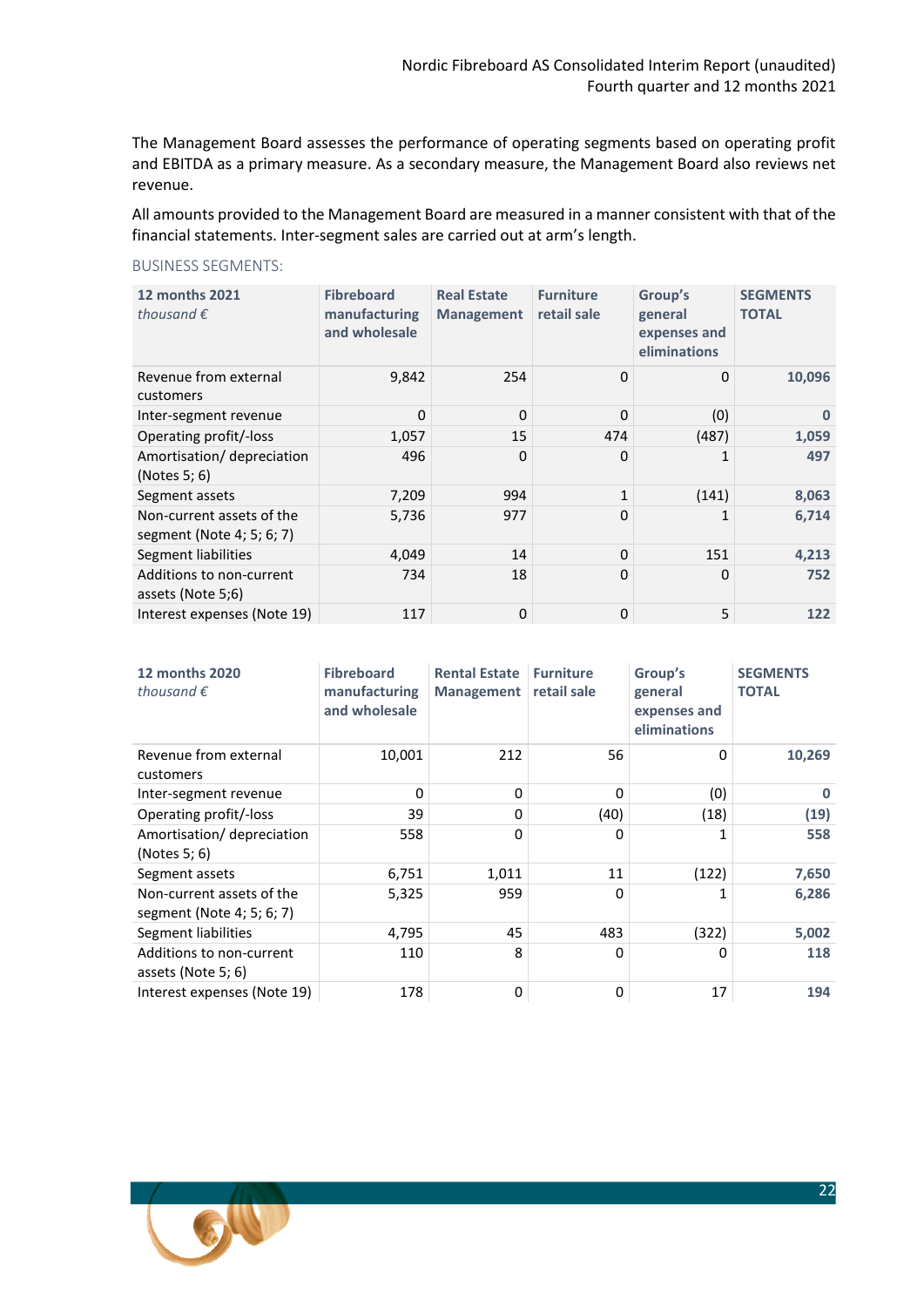| BUSINESS SEGMENT BY THE GEOGRAPHICAL LOCATION OF CUSTOMERS: |
|-------------------------------------------------------------|
|-------------------------------------------------------------|

| thousand $\epsilon$ | 12M 2021                                                    |                                       |                                 |                                 | 12M 2020                                                    |                                       |                                 |                                 |
|---------------------|-------------------------------------------------------------|---------------------------------------|---------------------------------|---------------------------------|-------------------------------------------------------------|---------------------------------------|---------------------------------|---------------------------------|
|                     | <b>Fibreboard</b><br>manu-<br>facturing<br>and<br>wholesale | <b>Real Estate</b><br>Manage-<br>ment | <b>Furniture</b><br>retail sale | <b>SEGMENTS</b><br><b>TOTAL</b> | <b>Fibreboard</b><br>manu-<br>facturing<br>and<br>wholesale | <b>Real Estate</b><br>Manage-<br>ment | <b>Furniture</b><br>retail sale | <b>SEGMENTS</b><br><b>TOTAL</b> |
| European<br>Union   | 8,225                                                       | 254                                   | 0                               | 8.478                           | 8,327                                                       | 212                                   | 56                              | 8,594                           |
| Russia              | 1,356                                                       | 0                                     | 0                               | 1,356                           | 1,240                                                       | 0                                     | 0                               | 1,240                           |
| Asia                | 147                                                         | 0                                     | 0                               | 147                             | 189                                                         | $\Omega$                              | 0                               | 189                             |
| Africa              | 46                                                          | 0                                     | 0                               | 46                              | 96                                                          | $\Omega$                              | 0                               | 96                              |
| Middle East         | 13                                                          | 0                                     | 0                               | 13                              | 65                                                          | 0                                     | 0                               | 65                              |
| Other               | 55                                                          | 0                                     | 0                               | 55                              | 85                                                          | 0                                     | 0                               | 85                              |
| <b>TOTAL</b>        | 9,842                                                       | 254                                   | $\bf{0}$                        | 10,096                          | 10,001                                                      | 212                                   | 56                              | 10,269                          |

# <span id="page-22-0"></span>NOTE 14 COST OF GOODS SOLD

| thousand $\epsilon$                                          | Q4 2021 | Q4 2020 | 12M 2021 | 12M 2020 |
|--------------------------------------------------------------|---------|---------|----------|----------|
| Raw materials and main materials                             | 608     | 566     | 2,483    | 2,689    |
| Electricity, heat and water                                  | 590     | 555     | 2,329    | 2,705    |
| Labour expenses (Note 18)                                    | 387     | 356     | 1,532    | 1,600    |
| Depreciation (Note 6;7)                                      | 118     | 136     | 497      | 557      |
| Purchased goods                                              | 0       | 0       | $\Omega$ | 68       |
| Change in balances of finished goods and<br>work in progress | 75      | (56)    | 269      | 257      |
| Other expenses                                               | 65      | 34      | 184      | 223      |
| <b>TOTAL</b>                                                 | 1,843   | 1,591   | 7,294    | 8,099    |

# <span id="page-22-1"></span>NOTE 15 DISTRIBUTION COSTS

| thousand $\epsilon$       | Q4 2021 | Q4 2020 | 12M 2021 | 12M 2020 |
|---------------------------|---------|---------|----------|----------|
| Transportation expenses   | 181     | 182     | 837      | 921      |
| Labour expenses (Note 18) | 68      | 47      | 199      | 192      |
| <b>Commission fees</b>    | 24      | 37      | 107      | 146      |
| Marketing expense         |         | 0       |          |          |
| Other expenses            | ͻ       | 2       | 24       | 21       |
| <b>TOTAL</b>              | 277     | 268     | 1,168    | 1,283    |

# <span id="page-22-2"></span>NOTE 16 ADMINISTRATIVE AND GENERAL EXPENSES

<span id="page-22-3"></span>

| thousand $\epsilon$       | Q4 2021 | Q4 2020 | 12M 2021 | 12M 2020 |
|---------------------------|---------|---------|----------|----------|
| Labour expenses (Note 18) | 60      | 56      | 220      | 248      |
| <b>Purchased services</b> | 31      | 92      | 266      | 285      |
| Office supplies           |         | 3       | 13       | 10       |
| Depreciation (Note 6;7)   |         | 0       |          |          |
| Other expenses            | 24      | 24      | 65       | 60       |
| <b>TOTAL</b>              | 120     | 176     | 565      | 605      |

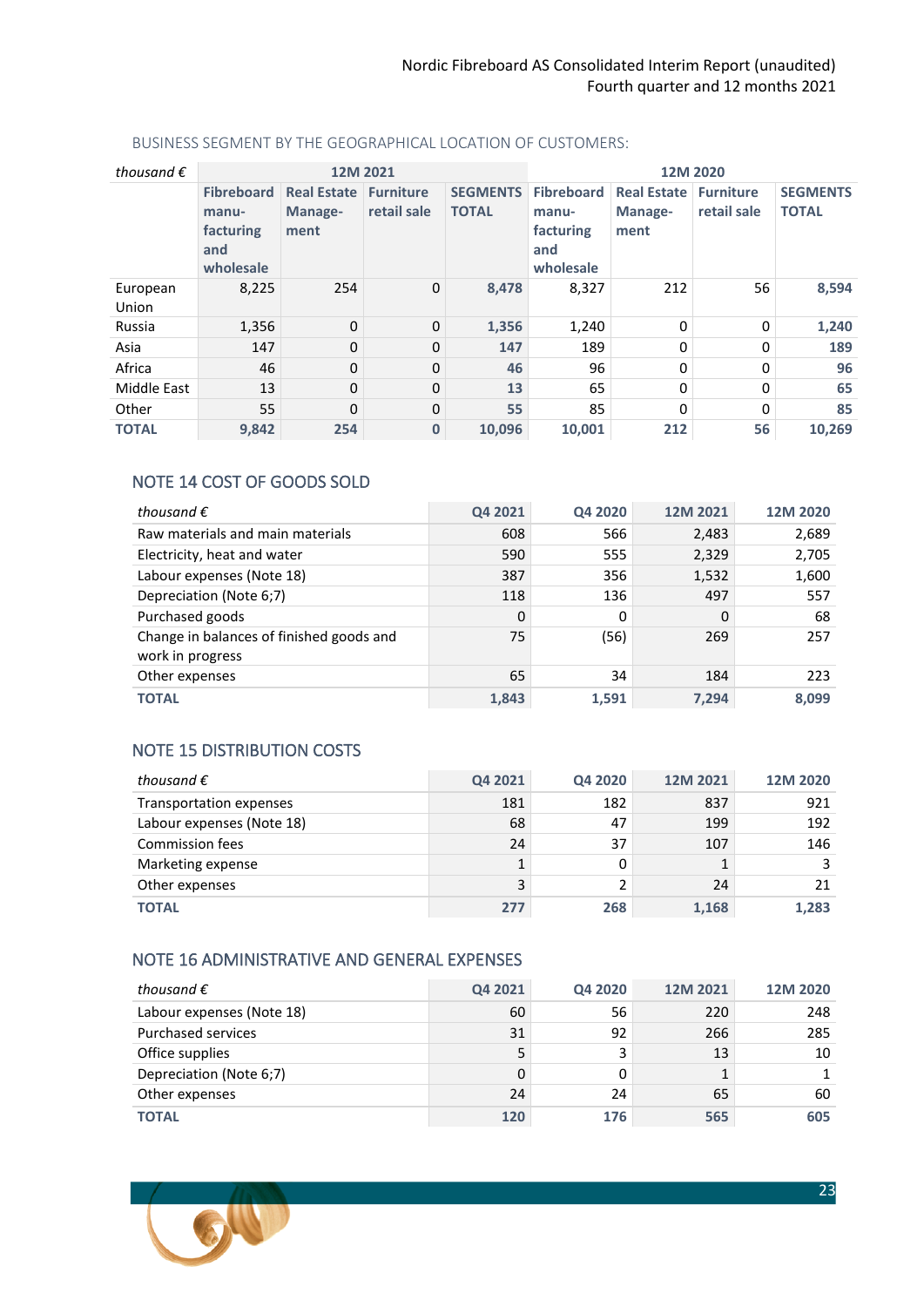# NOTE 17 LABOUR EXPENSES

| thousand $\epsilon$                        | Q4 2021 | Q4 2020 | 12M 2021 | 12M 2020 |
|--------------------------------------------|---------|---------|----------|----------|
| Wages and salaries                         | 392     | 348     | 1.478    | 1,551    |
| Social security and unemployment insurance | 123     | 111     | 473      | 490      |
| Fringe benefits paid to employees          |         |         | 19       | 18       |
| <b>TOTAL</b>                               | 523     | 466     | 1.970    | 2,059    |

# <span id="page-23-0"></span>NOTE 18 OTHER OPERATING INCOME AND EXPENSES

### OTHER OPERATING INCOME

| thousand $\epsilon$              | Q4 2021 | Q4 2020 | 12M 2021 | 12M 2020 |
|----------------------------------|---------|---------|----------|----------|
| Compensation from insurance      |         |         |          |          |
| Profit from sale of fixed assets |         | 6       |          | 28       |
| Other operating income           |         |         |          | q        |
| <b>TOTAL</b>                     |         | 18      |          |          |

# OTHER OPERATING EXPENSES

| thousand $\epsilon$             | Q4 2021 | Q4 2020 | 12M 2021 | 12M 2020 |
|---------------------------------|---------|---------|----------|----------|
| <b>Reclamations</b>             |         | 0       |          | 19       |
| Contract and factoring fees     |         | 2       |          |          |
| Membership fees                 |         | 0       |          |          |
| Doubtful receivables            |         | 12      |          | 12       |
| Penalties paid                  |         | 1       |          | 72       |
| Loss from sales of fixed assets |         |         |          |          |
| Other costs                     |         | $39*$   |          | $231*$   |
| <b>TOTAL</b>                    |         | 55      | 15       | 342      |

*\* Other operating expenses in the 2020 include the closure cost of the Püssi factory in the Q1 of € 187 thousand and in the Q4 a one-time cost of € 38 thousand for the demolition of the building that was not used.* 

# <span id="page-23-1"></span>NOTE 19 FINANCIAL INCOME AND EXPENSES

| thousand $\epsilon$                                            | Q4 2021  | Q4 2020 | 12M 2021 | 12M 2020 |
|----------------------------------------------------------------|----------|---------|----------|----------|
| Financial income:                                              |          |         |          |          |
| Interests received                                             | $\Omega$ | 0       | $\Omega$ |          |
| <b>Revaluation of TPD shares</b>                               | $\Omega$ | 32      | 265      | 53       |
| Loans and overdrafts refinancing                               | $\Omega$ | 1,237   | $\Omega$ | 1,237    |
| <b>TOTAL</b>                                                   | n        | 1,269   | 265      | 1,291    |
|                                                                |          |         |          |          |
| thousand $\epsilon$                                            |          |         |          |          |
| Financial cost:                                                |          |         |          |          |
| Interest expenses                                              | 35       | 38      | 122      | 194      |
| including interest expenses related to<br>provisions (Note 13) | 2        | 0       |          | 3        |
| <b>Revaluation of TPD shares</b>                               | 89       | 0       | $\Omega$ | 0        |
| Other finance cost                                             | 0        | 0       | 0        | 5        |
| <b>TOTAL</b>                                                   | 124      | 38      | 122      | 199      |